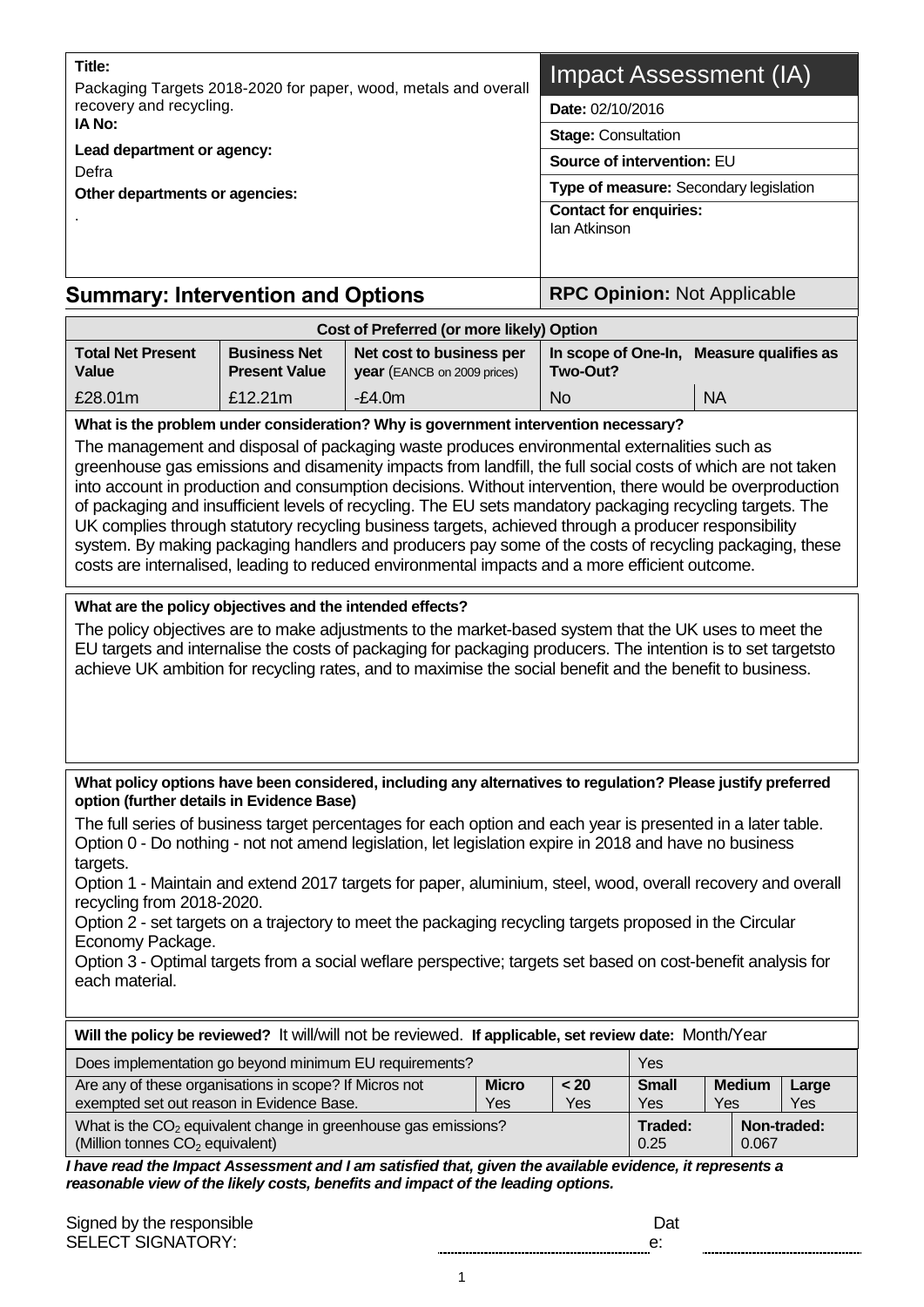# **Summary: Analysis & Evidence** Policy Option 1

**Description:** Option 1: 2017 targets maintained from 2018-2020.

#### **FULL ECONOMIC ASSESSMENT**

| <b>Price Base</b><br><b>PV Base</b>                                                                                                                                                                                                                                                                                                                                                                                                                                                                        |                                                                       | <b>Time Period</b> |                                                                        | Net Benefit (Present Value (PV)) (£m) |                            |                                                              |                                         |  |
|------------------------------------------------------------------------------------------------------------------------------------------------------------------------------------------------------------------------------------------------------------------------------------------------------------------------------------------------------------------------------------------------------------------------------------------------------------------------------------------------------------|-----------------------------------------------------------------------|--------------------|------------------------------------------------------------------------|---------------------------------------|----------------------------|--------------------------------------------------------------|-----------------------------------------|--|
| <b>Year 2016</b>                                                                                                                                                                                                                                                                                                                                                                                                                                                                                           | Year 2016                                                             |                    | Years 3<br><b>Low: 2.92</b><br><b>High: 5.18</b>                       |                                       | <b>Best Estimate: 3.47</b> |                                                              |                                         |  |
| COSTS (£m)                                                                                                                                                                                                                                                                                                                                                                                                                                                                                                 |                                                                       |                    | <b>Total Transition</b><br>(Constant Price)                            | Years                                 |                            | <b>Average Annual</b><br>(excl. Transition) (Constant Price) | <b>Total Cost</b><br>(Present Value)    |  |
| Low                                                                                                                                                                                                                                                                                                                                                                                                                                                                                                        |                                                                       |                    | 0                                                                      |                                       |                            | 0.3                                                          | 0.9                                     |  |
| High                                                                                                                                                                                                                                                                                                                                                                                                                                                                                                       |                                                                       |                    | $\Omega$                                                               |                                       |                            | 0.3                                                          | 0.9 <sup>°</sup>                        |  |
| <b>Best Estimate</b>                                                                                                                                                                                                                                                                                                                                                                                                                                                                                       |                                                                       |                    | $\Omega$                                                               |                                       |                            | 0.3                                                          | 0.9                                     |  |
|                                                                                                                                                                                                                                                                                                                                                                                                                                                                                                            |                                                                       |                    | Description and scale of key monetised costs by 'main affected groups' |                                       |                            |                                                              |                                         |  |
| Costs of collecting and sorting additional packaging waste to Local Authorities and commercial waste<br>collectors.                                                                                                                                                                                                                                                                                                                                                                                        |                                                                       |                    |                                                                        |                                       |                            |                                                              |                                         |  |
|                                                                                                                                                                                                                                                                                                                                                                                                                                                                                                            |                                                                       |                    | Other key non-monetised costs by 'main affected groups'                |                                       |                            |                                                              |                                         |  |
|                                                                                                                                                                                                                                                                                                                                                                                                                                                                                                            | Costs to society of local environmental impact of sorting facilities. |                    |                                                                        |                                       |                            |                                                              |                                         |  |
| <b>BENEFITS (£m)</b>                                                                                                                                                                                                                                                                                                                                                                                                                                                                                       |                                                                       |                    | <b>Total Transition</b><br>(Constant Price)                            | Years                                 |                            | <b>Average Annual</b><br>(excl. Transition) (Constant Price) | <b>Total Benefit</b><br>(Present Value) |  |
| Low                                                                                                                                                                                                                                                                                                                                                                                                                                                                                                        |                                                                       |                    | 0                                                                      |                                       |                            | 1.3                                                          | 3.8                                     |  |
| High                                                                                                                                                                                                                                                                                                                                                                                                                                                                                                       |                                                                       |                    | $\mathbf 0$                                                            |                                       |                            | 2.1                                                          | 6.1                                     |  |
| <b>Best Estimate</b>                                                                                                                                                                                                                                                                                                                                                                                                                                                                                       |                                                                       |                    | 0                                                                      |                                       |                            | 1.5                                                          | 4.4                                     |  |
| Description and scale of key monetised benefits by 'main affected groups'<br>Material revenue from sale of recyclate to be reprocessed. Avoided residual dipsosal cost from diverting<br>packaging waste from landfill into reprocessing. Benefits from avoided carbon emissions from diverting<br>waste from landfill to reprocessing.                                                                                                                                                                    |                                                                       |                    |                                                                        |                                       |                            |                                                              |                                         |  |
| Other key non-monetised benefits by 'main affected groups'<br>Benefit to society of reducing landfill environmental impact.                                                                                                                                                                                                                                                                                                                                                                                |                                                                       |                    |                                                                        |                                       |                            |                                                              |                                         |  |
| Key assumptions/sensitivities/risks<br>Discount rate (%)<br>3.5%                                                                                                                                                                                                                                                                                                                                                                                                                                           |                                                                       |                    |                                                                        |                                       |                            |                                                              |                                         |  |
| There is a need to have domestic targets in order to ensure the UK continues to meet the recovery and<br>recycling targets from the EU Packaging Directive.<br>Best estimates assume constant collection and sorting costs and material prices over the period 2018-2020.<br>This analysis is sensitive to changes in collection and sorting costs, the notional baseline, the split between<br>household and C&I collections, carbon prices and material prices.<br><b>BUSINESS ASSESSMENT (Option 1)</b> |                                                                       |                    |                                                                        |                                       |                            |                                                              |                                         |  |

|            | Direct impact on business (Equivalent Annual) £m: | In scope of OITO? | Measure qualifies as |                      |
|------------|---------------------------------------------------|-------------------|----------------------|----------------------|
| Costs: 0.2 | <b>Benefits: 0.7</b>                              | Net: $0.6$        | Yes/No               | IN/OUT/Zero net cost |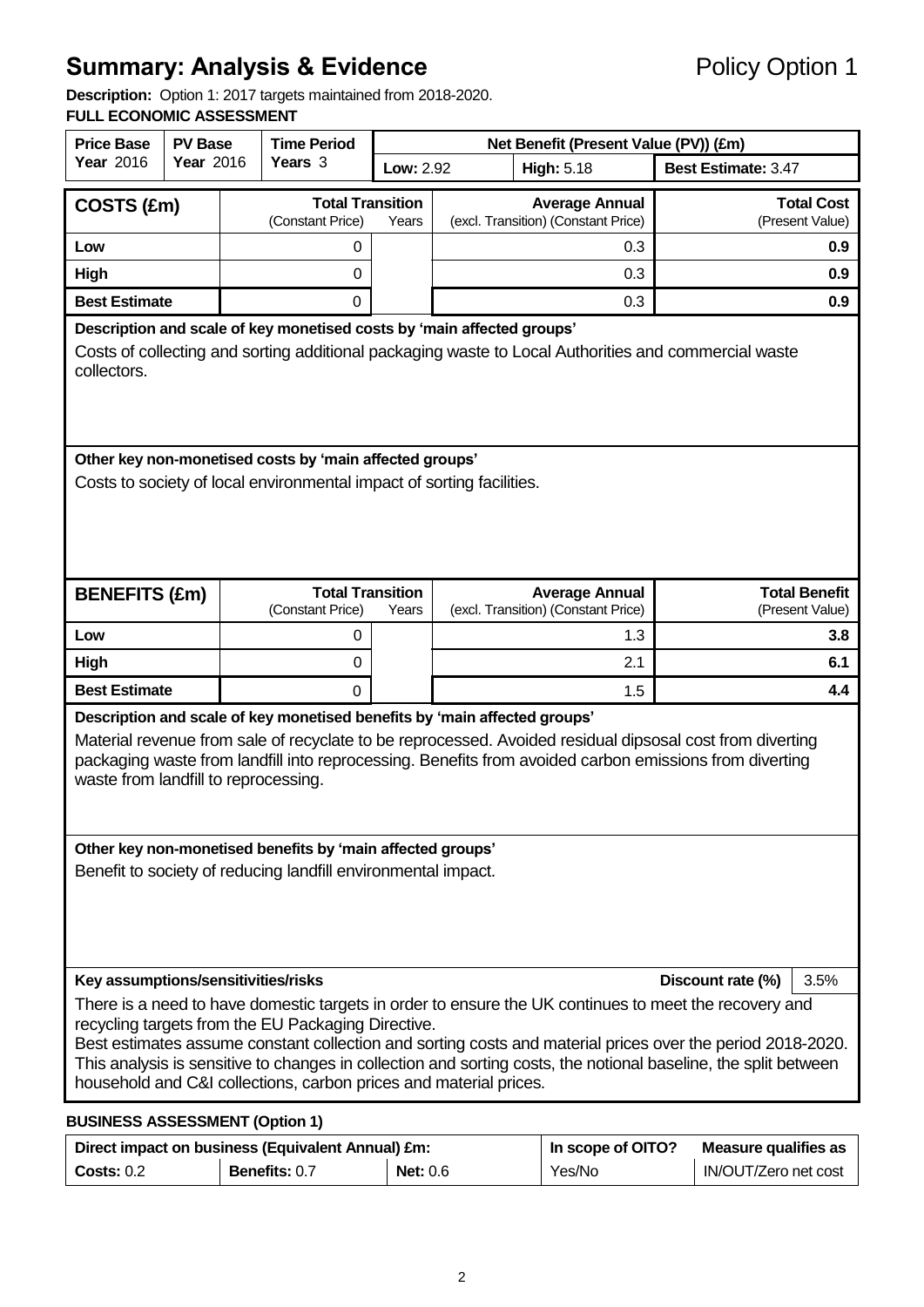# **Summary: Analysis & Evidence Policy Option 2**

**Description:** Option 2 - higher targets, aiming for Circular Economy Package 2025 targets.

#### **FULL ECONOMIC ASSESSMENT**

| <b>PV Base Year Time Period</b>                                                                                                                                                                                                                                                                                                         |                                                                                                       |                  |                                             |           |                                       |                                                                        |                            |                                         |
|-----------------------------------------------------------------------------------------------------------------------------------------------------------------------------------------------------------------------------------------------------------------------------------------------------------------------------------------|-------------------------------------------------------------------------------------------------------|------------------|---------------------------------------------|-----------|---------------------------------------|------------------------------------------------------------------------|----------------------------|-----------------------------------------|
| <b>Price Base</b><br><b>Year 2016</b><br>2016                                                                                                                                                                                                                                                                                           |                                                                                                       |                  |                                             |           | Net Benefit (Present Value (PV)) (£m) |                                                                        |                            |                                         |
|                                                                                                                                                                                                                                                                                                                                         |                                                                                                       |                  | <b>Years 3</b>                              | Low: 1.63 | <b>High: 18.97</b>                    |                                                                        | <b>Best Estimate: 8.89</b> |                                         |
| COSTS (£m)                                                                                                                                                                                                                                                                                                                              |                                                                                                       |                  | <b>Total Transition</b>                     |           |                                       | <b>Average Annual</b>                                                  |                            | <b>Total Cost</b>                       |
|                                                                                                                                                                                                                                                                                                                                         |                                                                                                       |                  | (Constant Price)                            | Years     |                                       | (excl. Transition) (Constant Price)                                    |                            | (Present Value)                         |
| Low                                                                                                                                                                                                                                                                                                                                     |                                                                                                       |                  | 0                                           |           | 1.5                                   |                                                                        | 4.4                        |                                         |
| High                                                                                                                                                                                                                                                                                                                                    |                                                                                                       | 0                |                                             | 1         | 1.5                                   |                                                                        | 4.4                        |                                         |
| <b>Best Estimate</b>                                                                                                                                                                                                                                                                                                                    |                                                                                                       |                  | $\Omega$                                    |           | 1.5                                   |                                                                        | 4.4                        |                                         |
|                                                                                                                                                                                                                                                                                                                                         |                                                                                                       |                  |                                             |           |                                       | Description and scale of key monetised costs by 'main affected groups' |                            |                                         |
| Costs of collecting and sorting additional packaging waste to Local Authorities and commercial waste<br>collectors.                                                                                                                                                                                                                     |                                                                                                       |                  |                                             |           |                                       |                                                                        |                            |                                         |
|                                                                                                                                                                                                                                                                                                                                         | Costs to society of local environmental impact of sorting facilities.                                 |                  |                                             |           |                                       |                                                                        |                            |                                         |
| <b>BENEFITS (£m)</b>                                                                                                                                                                                                                                                                                                                    |                                                                                                       |                  | <b>Total Transition</b><br>(Constant Price) | Years     |                                       | <b>Average Annual</b><br>(excl. Transition) (Constant Price)           |                            | <b>Total Benefit</b><br>(Present Value) |
| Low                                                                                                                                                                                                                                                                                                                                     |                                                                                                       | $\boldsymbol{0}$ |                                             |           | 2.0                                   |                                                                        | 6.0                        |                                         |
| High                                                                                                                                                                                                                                                                                                                                    |                                                                                                       | 0                |                                             |           | 9.1                                   |                                                                        |                            | 26.2                                    |
| <b>Best Estimate</b>                                                                                                                                                                                                                                                                                                                    |                                                                                                       | 0                |                                             |           | 4.6                                   |                                                                        |                            | 13.3                                    |
|                                                                                                                                                                                                                                                                                                                                         |                                                                                                       |                  |                                             |           |                                       |                                                                        |                            |                                         |
| Description and scale of key monetised benefits by 'main affected groups'<br>Material revenue from sale of recyclate to be reprocessed. Avoided residual dipsosal cost from diverting<br>packaging waste from landfill into reprocessing. Benefits from avoided carbon emissions from diverting<br>waste from landfill to reprocessing. |                                                                                                       |                  |                                             |           |                                       |                                                                        |                            |                                         |
|                                                                                                                                                                                                                                                                                                                                         |                                                                                                       |                  |                                             |           |                                       | Other key non-monetised benefits by 'main affected groups'             |                            |                                         |
| Benefit to society of reducing landfill environmental impact.                                                                                                                                                                                                                                                                           |                                                                                                       |                  |                                             |           |                                       |                                                                        |                            |                                         |
|                                                                                                                                                                                                                                                                                                                                         | Key assumptions/sensitivities/risks<br>Discount rate (%)<br>3.5%                                      |                  |                                             |           |                                       |                                                                        |                            |                                         |
| There is a need to have domestic targets in order to ensure the UK continues to meet the recovery and<br>recycling targets from the EU Packaging Directive.                                                                                                                                                                             |                                                                                                       |                  |                                             |           |                                       |                                                                        |                            |                                         |
| Best estimates assume constant collection and sorting costs and material prices over the period 2018-2020.<br>This analysis is sensitive to changes in collection and sorting costs, the notional baseline, the split between<br>household and C&I collections, carbon prices and material prices.                                      |                                                                                                       |                  |                                             |           |                                       |                                                                        |                            |                                         |
| <b>BUSINESS ASSESSMENT (Option 2)</b>                                                                                                                                                                                                                                                                                                   |                                                                                                       |                  |                                             |           |                                       |                                                                        |                            |                                         |
|                                                                                                                                                                                                                                                                                                                                         | In scope of OIOO?<br>Direct impact on business (Equivalent Annual) £m:<br><b>Measure qualifies as</b> |                  |                                             |           |                                       |                                                                        |                            |                                         |

**Costs: 0.8 Benefits:** 0.9 **Net:** 0.1 Yes/No | IN/OUT/Zero net cost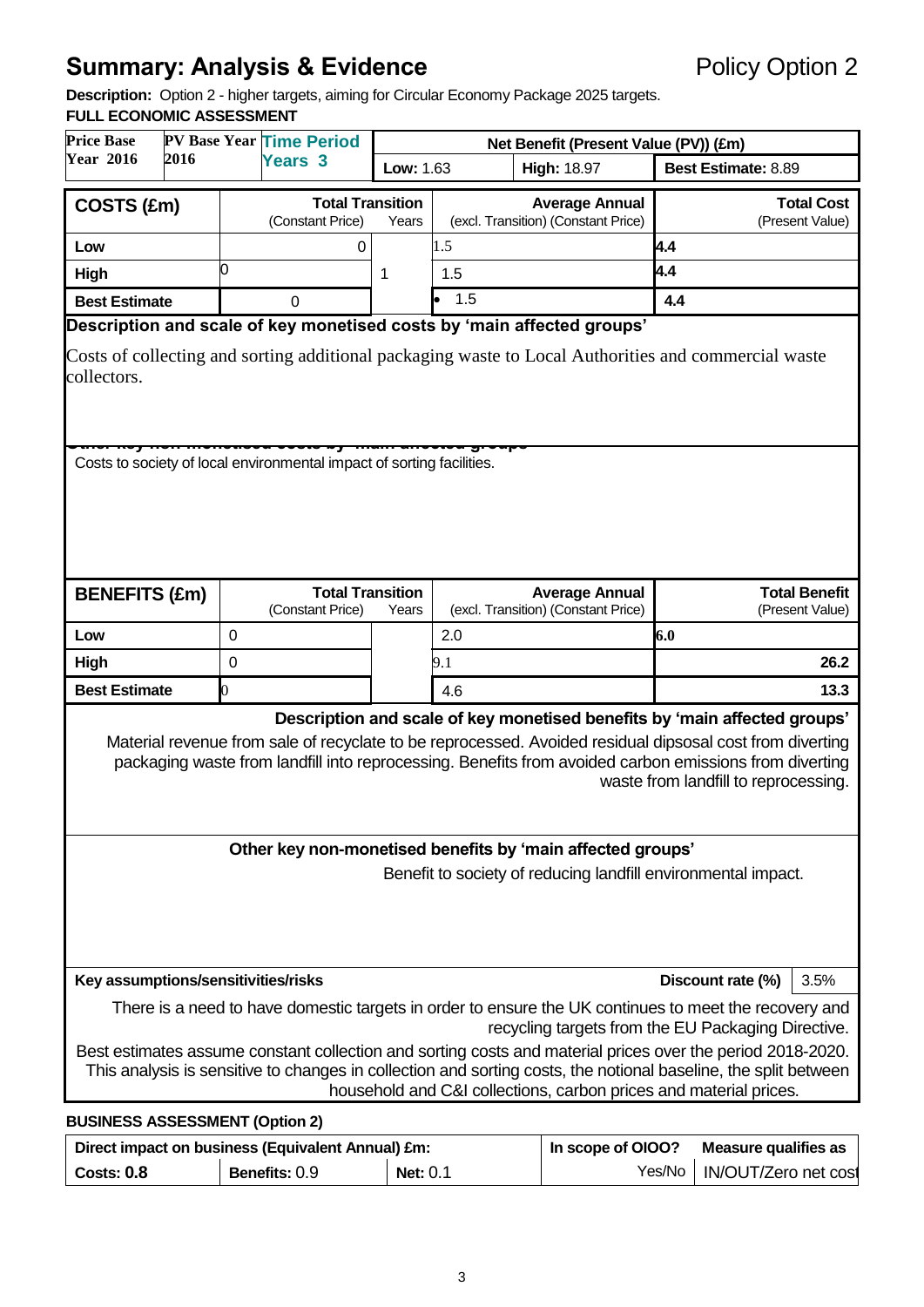# **Summary: Analysis & Evidence Policy Option 3**

**Description:** Option 3 - business targets set to maximise social welfare based on marginal net benefits.

## **FULL ECONOMIC ASSESSMENT**

| <b>Price Base</b>                                                                                                                                                                                                                                                                                                                      |                                                                       |                  | <b>PV Base Year Time Period</b>             | Net Benefit (Present Value (PV)) (£m) |                   |                                                              |      |                                         |
|----------------------------------------------------------------------------------------------------------------------------------------------------------------------------------------------------------------------------------------------------------------------------------------------------------------------------------------|-----------------------------------------------------------------------|------------------|---------------------------------------------|---------------------------------------|-------------------|--------------------------------------------------------------|------|-----------------------------------------|
| <b>Year 2016</b>                                                                                                                                                                                                                                                                                                                       | 2016                                                                  |                  | <b>Years 3</b>                              | Low: 22.34                            |                   | High: 39.12                                                  |      | Best Estimate: 28.01                    |
| COSTS (£m)                                                                                                                                                                                                                                                                                                                             |                                                                       |                  | <b>Total Transition</b>                     |                                       |                   | <b>Average Annual</b>                                        |      | <b>Total Cost</b>                       |
|                                                                                                                                                                                                                                                                                                                                        |                                                                       |                  | (Constant Price)                            | Years                                 |                   | (excl. Transition) (Constant Price)                          |      | (Present Value)                         |
| Low                                                                                                                                                                                                                                                                                                                                    |                                                                       | ი                | 0                                           |                                       | 1.6               |                                                              | 4.6  |                                         |
| High                                                                                                                                                                                                                                                                                                                                   |                                                                       |                  |                                             | 2                                     | 1.6               |                                                              | 4.6  |                                         |
| <b>Best Estimate</b>                                                                                                                                                                                                                                                                                                                   |                                                                       |                  | 0                                           |                                       | 1.6               |                                                              | 4.6  |                                         |
| Description and scale of key monetised costs by 'main affected groups'<br>Costs of collecting and sorting additional packaging waste to Local Authorities and commercial waste<br>collectors.                                                                                                                                          |                                                                       |                  |                                             |                                       |                   |                                                              |      |                                         |
|                                                                                                                                                                                                                                                                                                                                        | Costs to society of local environmental impact of sorting facilities. |                  |                                             |                                       |                   |                                                              |      |                                         |
| <b>BENEFITS (£m)</b>                                                                                                                                                                                                                                                                                                                   |                                                                       |                  | <b>Total Transition</b><br>(Constant Price) | Years                                 |                   | <b>Average Annual</b><br>(excl. Transition) (Constant Price) |      | <b>Total Benefit</b><br>(Present Value) |
| Low                                                                                                                                                                                                                                                                                                                                    |                                                                       | 0                |                                             |                                       | 9.4               |                                                              | 26.9 |                                         |
| High                                                                                                                                                                                                                                                                                                                                   |                                                                       | $\boldsymbol{0}$ |                                             |                                       | 15.3              |                                                              |      | 43.7                                    |
| <b>Best Estimate</b>                                                                                                                                                                                                                                                                                                                   |                                                                       | 0                |                                             |                                       | 11.4              |                                                              |      | 32.6                                    |
|                                                                                                                                                                                                                                                                                                                                        |                                                                       |                  |                                             |                                       |                   |                                                              |      |                                         |
| Description and scale of key monetised benefits by 'main affected groups'<br>Material revenue from sale of recyclate to be reprocessed. Avoided residual dipsosal cost from diverting<br>packaging waste from landfill into reprocessing. Benefits from avoided carbon emissions from diverting<br>waste from landfill to reprocessing |                                                                       |                  |                                             |                                       |                   |                                                              |      |                                         |
|                                                                                                                                                                                                                                                                                                                                        |                                                                       |                  |                                             |                                       |                   | Other key non-monetised benefits by 'main affected groups'   |      |                                         |
| Benefit to society of reducing landfill environmental impact.                                                                                                                                                                                                                                                                          |                                                                       |                  |                                             |                                       |                   |                                                              |      |                                         |
|                                                                                                                                                                                                                                                                                                                                        | Key assumptions/sensitivities/risks<br>Discount rate (%)<br>3.5%      |                  |                                             |                                       |                   |                                                              |      |                                         |
| There is a need to have domestic targets in order to ensure the UK continues to meet the recovery and<br>recycling targets from the EU Packaging Directive.<br>Best estimates assume constant collection and sorting costs and material prices over the period 2018-2020.                                                              |                                                                       |                  |                                             |                                       |                   |                                                              |      |                                         |
| This analysis is sensitive to changes in collection and sorting costs, the notional baseline, the split between<br>household and C&I collections, carbon prices and material prices.                                                                                                                                                   |                                                                       |                  |                                             |                                       |                   |                                                              |      |                                         |
|                                                                                                                                                                                                                                                                                                                                        | <b>BUSINESS ASSESSMENT (Option 3)</b>                                 |                  |                                             |                                       |                   |                                                              |      |                                         |
|                                                                                                                                                                                                                                                                                                                                        | Direct impact on business (Equivalent Annual) £m:                     |                  |                                             |                                       | In scope of OIOO? | <b>Measure qualifies as</b>                                  |      |                                         |

**Costs: 0.8 Benefits:** 4.8 **Net:** 4.0 Yes/No | IN/OUT/Zero net cost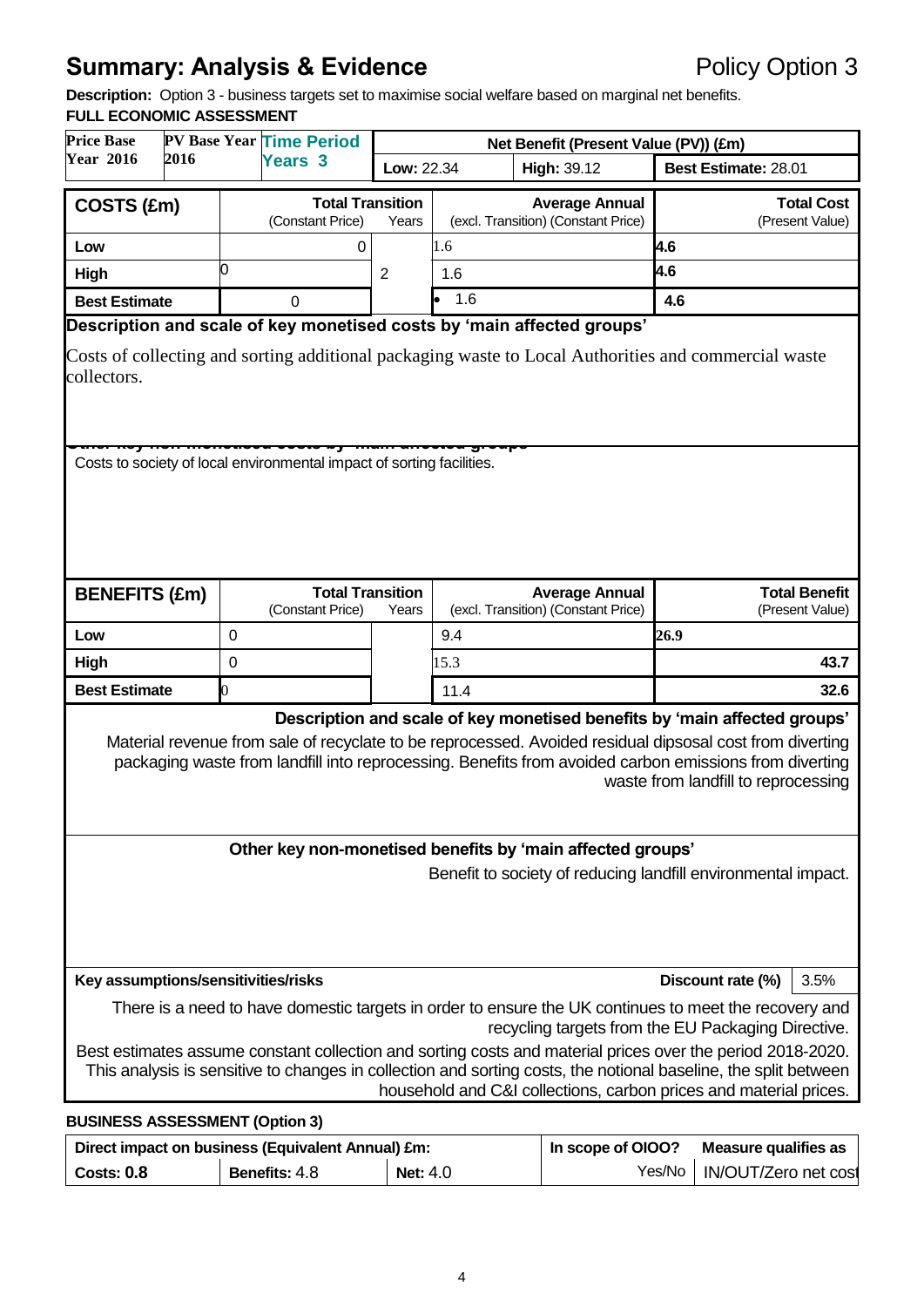# **Executive Summary**

The Government is considering 3 options for setting packaging recycling business targets for paper, aluminium, steel, wood, overall recovery and overall recycling for 2018-2020. The targets are presented in the table below:

| <b>Option 1</b>        |                                |                                |                                |  |  |  |
|------------------------|--------------------------------|--------------------------------|--------------------------------|--|--|--|
|                        | 2018 Business<br><b>Target</b> | 2019 Business<br><b>Target</b> | 2020 Business<br><b>Target</b> |  |  |  |
| Paper                  | 69.5%                          | 69.5%                          | 69.5%                          |  |  |  |
| <b>Aluminium</b>       | 55.0%                          | 55.0%                          | 55.0%                          |  |  |  |
| <b>Steel</b>           | 76.0%                          | 76.0%                          | 76.0%                          |  |  |  |
| Wood                   | 22.0%                          | 22.0%                          | 22.0%                          |  |  |  |
| <b>Total Recovery</b>  | 79.0%                          | 79.0%                          | 79.0%                          |  |  |  |
| <b>Total Recycling</b> | 72.7%                          | 72.7%                          | 72.7%                          |  |  |  |
|                        | <b>Option 2</b>                |                                |                                |  |  |  |
|                        | 2018 Business<br><b>Target</b> | 2019 Business<br><b>Target</b> | 2020 Business<br><b>Target</b> |  |  |  |
| Paper                  | 71.0%                          | 73.0%                          | 75.0%                          |  |  |  |
| <b>Aluminium</b>       | 57.0%                          | 59.0%                          | 61.0%                          |  |  |  |
| <b>Steel</b>           | 79.0%                          | 82.0%                          | 85.0%                          |  |  |  |
| Wood                   | 38.0%                          | 43.0%                          | 48.0%                          |  |  |  |
| <b>Total Recovery</b>  | 80.0%                          | 82.0%                          | 85.0%                          |  |  |  |
| <b>Total Recycling</b> | 73.6%                          | 75.4%                          | 78.2%                          |  |  |  |
|                        | <b>Option 3</b>                |                                |                                |  |  |  |
|                        | 2018 Business<br><b>Target</b> | 2019 Business<br><b>Target</b> | 2020 Business<br><b>Target</b> |  |  |  |
| Paper                  | 70.0%                          | 71.0%                          | 72.0%                          |  |  |  |
| <b>Aluminium</b>       | 58.0%                          | 61.0%                          | 64.0%                          |  |  |  |
| <b>Steel</b>           | 78.0%                          | 80.0%                          | 82.0%                          |  |  |  |
| Wood                   | 25.0%                          | 28.0%                          | 31.0%                          |  |  |  |
| <b>Total Recovery</b>  | 80.0%                          | 81.0%                          | 82.0%                          |  |  |  |
| <b>Total Recycling</b> | 73.6%                          | 74.5%                          | 75.4%                          |  |  |  |

The UK business targets apply only to 'obligated' packaging producers, i.e. those companies which:

- handle 50 tonnes of packaging materials or packaging in the previous calendar year, and
- have a turnover of more than £2 million a year.

Hence, the overall UK recycling rates that will be achieved under each option will be lower than the business targets, depending on the split of packaging between obligated and non-obligated businesses. The proposed targets are expected to deliver the following 2020 recycling rates (full details year-by-year found in table [x]):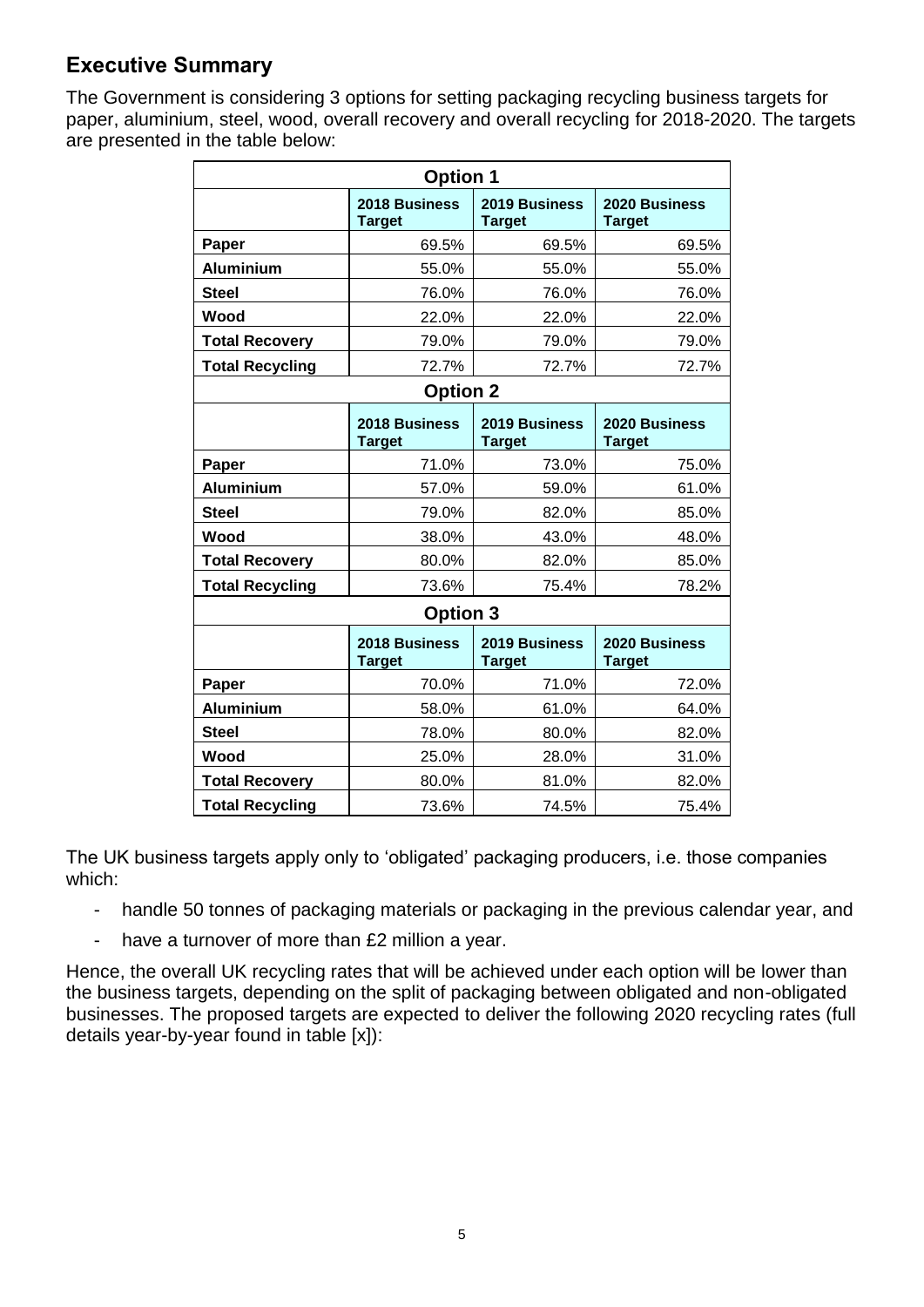|                        |                                   | <b>Option 1</b>                        | <b>Option 2</b>                   |                                           | <b>Option 3</b>                   |                                           |
|------------------------|-----------------------------------|----------------------------------------|-----------------------------------|-------------------------------------------|-----------------------------------|-------------------------------------------|
|                        | 2020<br><b>Business</b><br>Target | 2020<br><b>Recycling (%</b><br>of POM) | 2020<br><b>Business</b><br>Tarqet | 2020<br><b>Recycling</b><br>(% of<br>POM) | 2020<br><b>Business</b><br>Target | 2020<br><b>Recycling</b><br>(% of<br>POM) |
| Paper                  | 69.5%                             | 85.3%                                  | 75.0%                             | 87.8%                                     | 72.0%                             | 87.8%                                     |
| <b>Aluminium</b>       | 55.0%                             | 51.1%                                  | 61.0%                             | 56.7%                                     | 64.0%                             | 59.5%                                     |
| <b>Steel</b>           | 76.0%                             | 64.7%                                  | 85.0%                             | 72.3%                                     | 82.0%                             | 69.8%                                     |
| Wood                   | 22.0%                             | 23.7%                                  | 48.0%                             | 41.2%                                     | 31.0%                             | 26.6%                                     |
| <b>Total Recovery</b>  | 79.0%                             | 67.8%                                  | 85.0%                             | 73.0%                                     | 82.0%                             | 70.4%                                     |
| <b>Total Recycling</b> | 72.7%                             | 65.6%                                  | 78.2%                             | 69.2%                                     | 75.4%                             | 67.4%                                     |

The net social benefit and equivalent annualised benefit to business estimated for each option are shown in the table below. The impact on business is comprised of those costs and benefits that accrue directly to businesses: sorting and collection costs, avoided residual disposal costs, and material revenues. Waste collected from households by Local Authorities is assumed not to have any direct impacts on businesses. Total costs and benefits are hence apportioned between households and businesses by the share of waste collected under the "household" and "consumer and industrial" collection streams respectively. Approximately 45 per cent of waste is household waste, and is collected by Local Authorities. The remainder is collected by commercial waste collectors – it is the latter that feeds into the calculation of direct business costs. It should be noted that while higher targets will increase compliance costs for packaging producers, these costs are passed on directly to compliance schemes and, ultimately, to reprocessors/exporters; and therefore have no impact on the net social benefit or impact on business.

The key difference between the impact on business and the net social benefit is that the latter includes the carbon savings from recycling. For example under Option 2 the high target for wood recycling leads to a large carbon saving, since wood is diverted away from the Energy from Waste sector. This, however, also reduces the revenues that collectors may earn by selling wood to biomass plants, reducing the benefits to businesses. Together this causes net social benefits and impacts on benefits to diverge under Option 2. Under Option 3, which has a high target for aluminium, the net social benefit and benefits to businesses move together. The diversion of aluminium away from landfill leads to a sizeable carbon benefit, while for business the high material price for aluminium leads to high material revenues.

|                 | Net social benefit best<br>estimate (£m) | Annualised net benefit to<br>business (£m) |
|-----------------|------------------------------------------|--------------------------------------------|
| <b>Option 1</b> | 3.47                                     | 0.6                                        |
| <b>Option 2</b> | 8.89                                     | 0.1                                        |
| <b>Option 3</b> | 28.01                                    | 4.0                                        |

# **Introduction**

The management and production of waste incurs environmental externalities such as greenhouse gas emissions. The full social costs and benefits are not taken into account in production or disposal decisions, resulting in the over production of waste and sub optimal decisions on waste management options. A waste management system that internalises the environmental impacts in pricing of treatment options should result in a more efficient level of waste and allocation to different treatment options.

In the absence of intervention, decisions about the design and production of packaging would likely be made without taking into account the additional social costs of dealing with the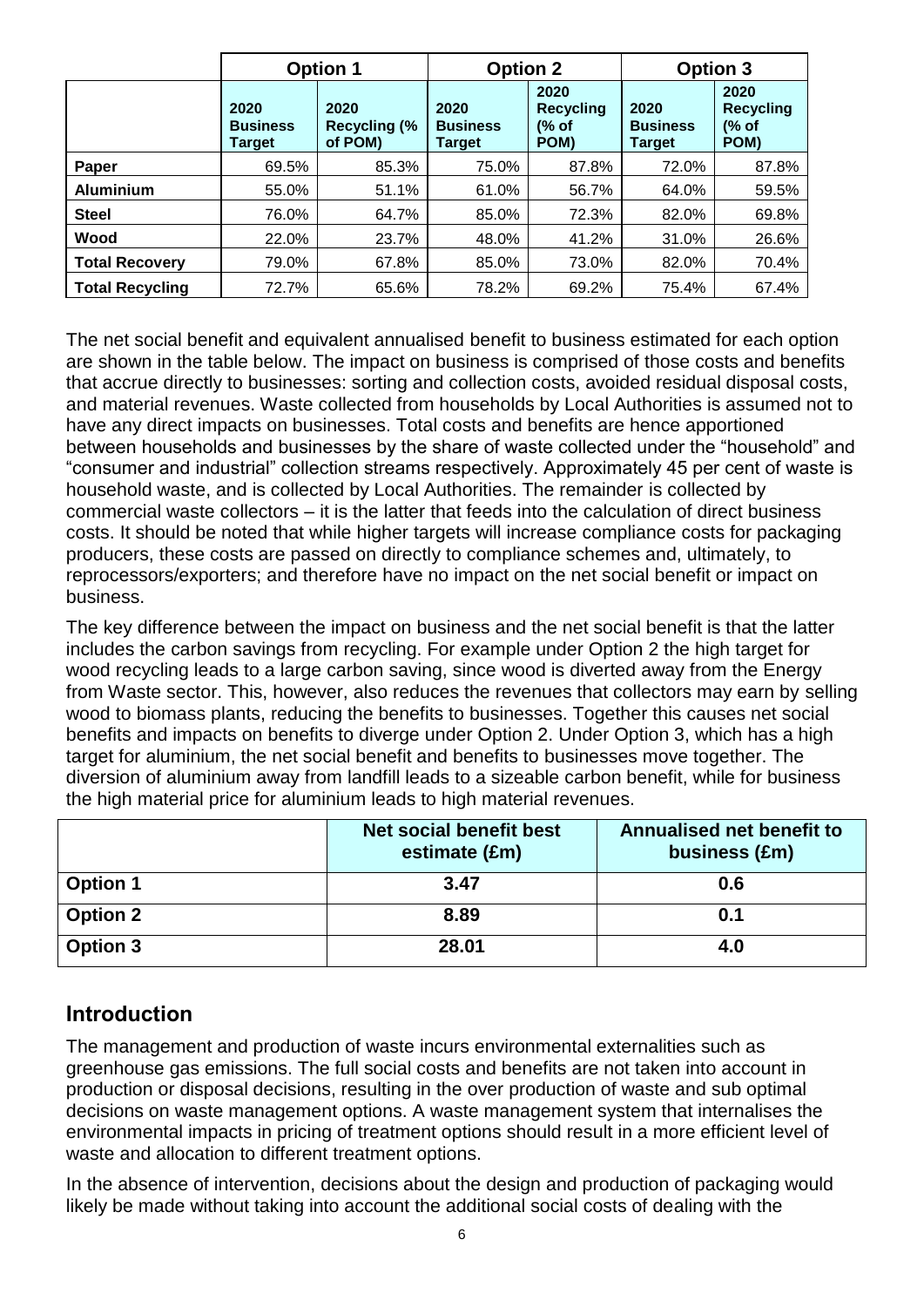discarded packaging at the point of consumption. This would lead to the over-production of packaging as the suppliers of packaging do not face the full costs of dealing with packaging waste. Further, there are environmental benefits of moving packaging waste up the waste hierarchy at end of life that are not reflected in waste management costs and result in a suboptimal mix of waste management. The waste hierarchy ranks different waste management options broadly according to their environmental impact. For example, shifting waste from landfill to recycling results in environmental benefits from avoided use of virgin materials and associated greenhouse gas impacts. Shifting waste further up the hierarchy to reuse would provide even greater environmental benefits from, for example, reduced reprocessing impacts.

The UK has a statutory producer responsibility scheme for packaging recovery and recycling, which implements the requirements of the EU Packaging Directive. This scheme internalises some of the externalities of dealing with packaging at the end of its life. This reduces the amount of packaging waste going to landfill and reduces the associated environmental impacts. It does so by setting minimum recycling and recovery targets for UK businesses in the packaging supply chain.

In order to comply with the Packaging Regulations, obligated packaging producers must demonstrate that a specified minimum level of recovery and recycling has been undertaken on their behalf by obtaining Packaging Waste Recovery Notes (PRNs) or Packaging Waste Export Recovery Notes (PERNs). PRNs/PERNs are issued by accredited reprocessors or exporters when a tonne of relevant packaging material has been reprocessed or exported for reprocessing. This demand for PRNs/PERNs from obligated producers creates a market, where reprocessors and exporters sell their PRNs/PERNs to obligated producers, or, as is more common, to Producer Compliance Schemes which are contracted by producers to discharge their obligation. In general, the price for a PRN/PERN, for a given material (or for general recycling or recovery) should reflect the additional cost of diverting material from landfill to recycling that is not covered by existing economic drivers. In this way, obligated producers internalise some of the cost of dealing with packaging at the end of its life. A very low PRN price indicates that little additional incentive is required to deliver the level of recycling set by the business targets. On the other hand, a high PRN price implies that existing economic drivers (e.g. the revenue made by reprocessors from selling recyclate in secondary material markets) are not sufficient to push recycling rates of that material to the level set by the business targets.

The UK business targets are set to ensure that the UK meets the EU Directive recovery and recycling targets, taking into account the de minimis producers who are not obligated. The EU minimum targets are set out in the table below:

|                                                       | <b>EU Directive</b><br>target (in place<br>since 2008) (%) |
|-------------------------------------------------------|------------------------------------------------------------|
| <b>Paper and board</b>                                | 60                                                         |
| Glass                                                 | 60                                                         |
| Metal                                                 | 50                                                         |
| <b>Plastic</b>                                        | 22.5                                                       |
| Wood                                                  | 15                                                         |
| <b>Total recycling and</b><br>composting              | 55                                                         |
| Total energy recovery,<br>recycling and<br>composting | 60                                                         |

### **Table 1: current EU minimum recycling rates**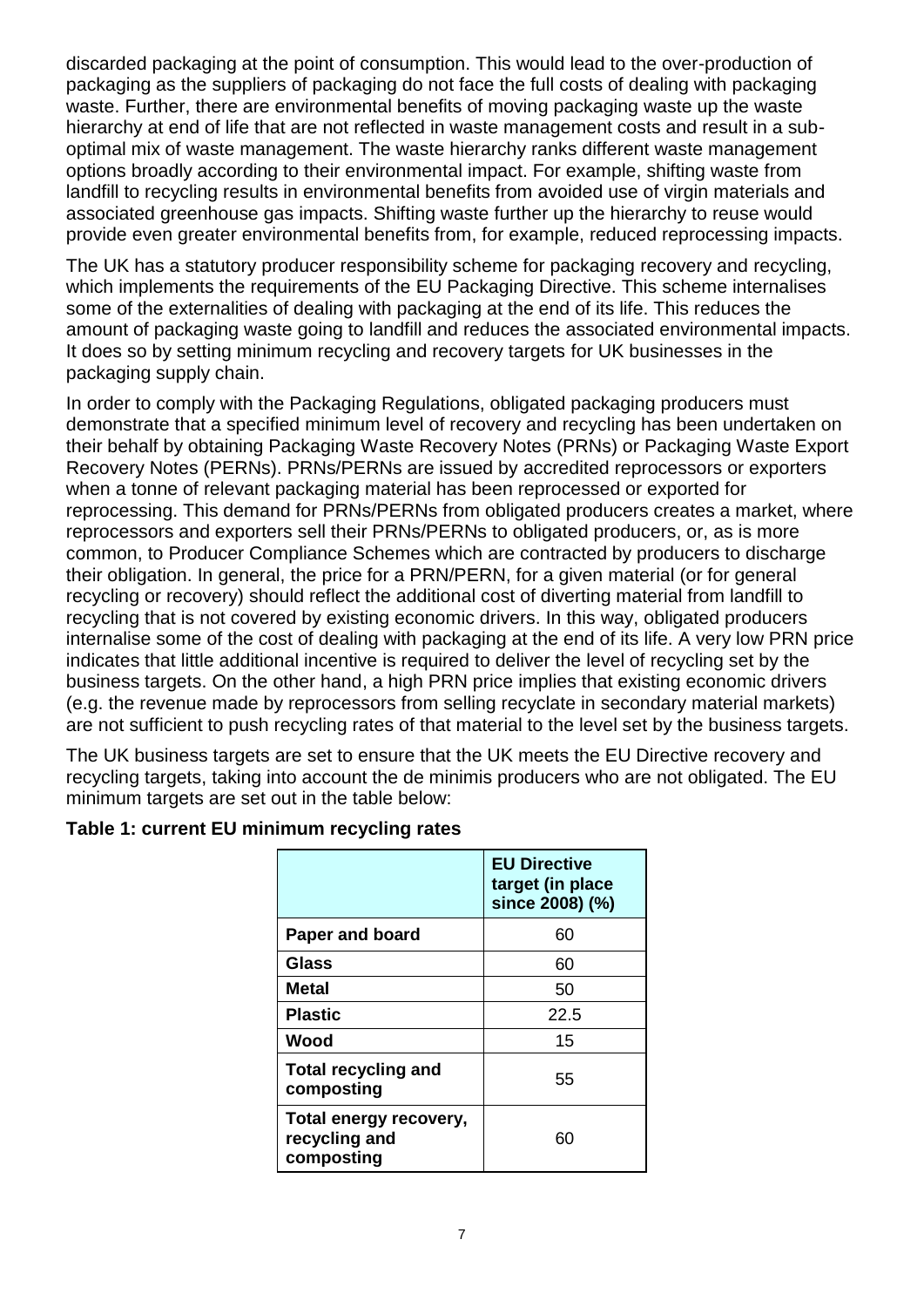Historically, the tonnage of packaging produced or handled by businesses that are out of scope due to de minimis within the UK regulations has been relatively steady as a proportion of the total amount of packaging.

This IA reviews the packaging recycling targets with a view to setting new targets for 2018-2020 for paper, wood, aluminium, steel, and overall recovery and recycling. Targets are currently not legislated for 2018-2020. If targets are not set, there would be a risk of the UK failing to meet the EU minimum material specific targets and/or the EU minimum general recovery and recycling targets.

There are three proposed options:

- Option 1: Extend and maintain 2017 business targets through to 2018-2020.
- Option 2: Set targets in order to achieve the Circular Economy Package recycling targets for 2025.
- Option 3: Optimal targets based on cost-benefit analysis for each material: high ambition targets for aluminium and steel; increasing but less ambitious targets for paper, wood, and overall recycling and recovery.

All options are designed such that, at the minimum, the UK achieves the minimum level of recovery and recycling that are required to meet the EU Packaging Directive minimum targets.

Option 2 sets ambitious targets that would put the UK on a trajectory to hit the material specific and general recovery and recycling targets proposed for 2025 and 2030 in the draft EU Circular Economy Package. Option 3 attempts to assess the 'optimum' material specific and general recycling and recovery targets, based on analysis for each material of the costs and benefits associated with diverting additional tonnes from landfill to either energy recovery or reprocessing.

# **Background – the Packaging Directive and producer responsibility in the UK**

The environmental externalities associated with packaging waste are greenhouse gas emissions from sending packaging to landfill, disamenity impacts from littering and impacts on land use from landfill sites. Not all environmental externalities are internalised in decisionmaking by household and businesses. Intervention is required by the government to reduce the environmental impact of packaging waste.

The EC Directive on Packaging and Packaging Waste (94/62/EC, as amended by Directive 2004/12/EC, and hereafter referred to as 'the Packaging Directive') aims to harmonise the management of packaging waste by reducing the impact of packaging and packaging waste on the environment and by avoiding obstacles to trade and distortion and restriction of competition within the Community.

The Packaging Directive sets a minimum overall recovery target of 60% (of which a minimum of 55% must be recycling), as well as material-specific recycling targets. These targets are to be met by Member States by December 2008 and maintained thereafter. After then, Member States must continue to meet these minimum targets, but have freedom to set higher national targets if they choose.

It is implemented in the UK by (i) the Packaging (Essential Requirements) Regulations 2003 (as amended); and (ii) by the **Producer Responsibility Obligations (Packaging Waste) Regulations 2007** (as amended). This IA assesses the options relating to amendment of the packaging recycling targets contained in the latter set of Regulations, which are hereafter referred to as 'the Packaging Regulations'.

Using a producer responsibility system to internalise some of the costs of dealing with packaging provides incentives for packaging producers to reduce the environmental impacts of waste and ensure a proportion is recycled. Packaging producers have to pay towards the cost of recycling and are therefore incentivised to reduce the total amount of packaging resulting in a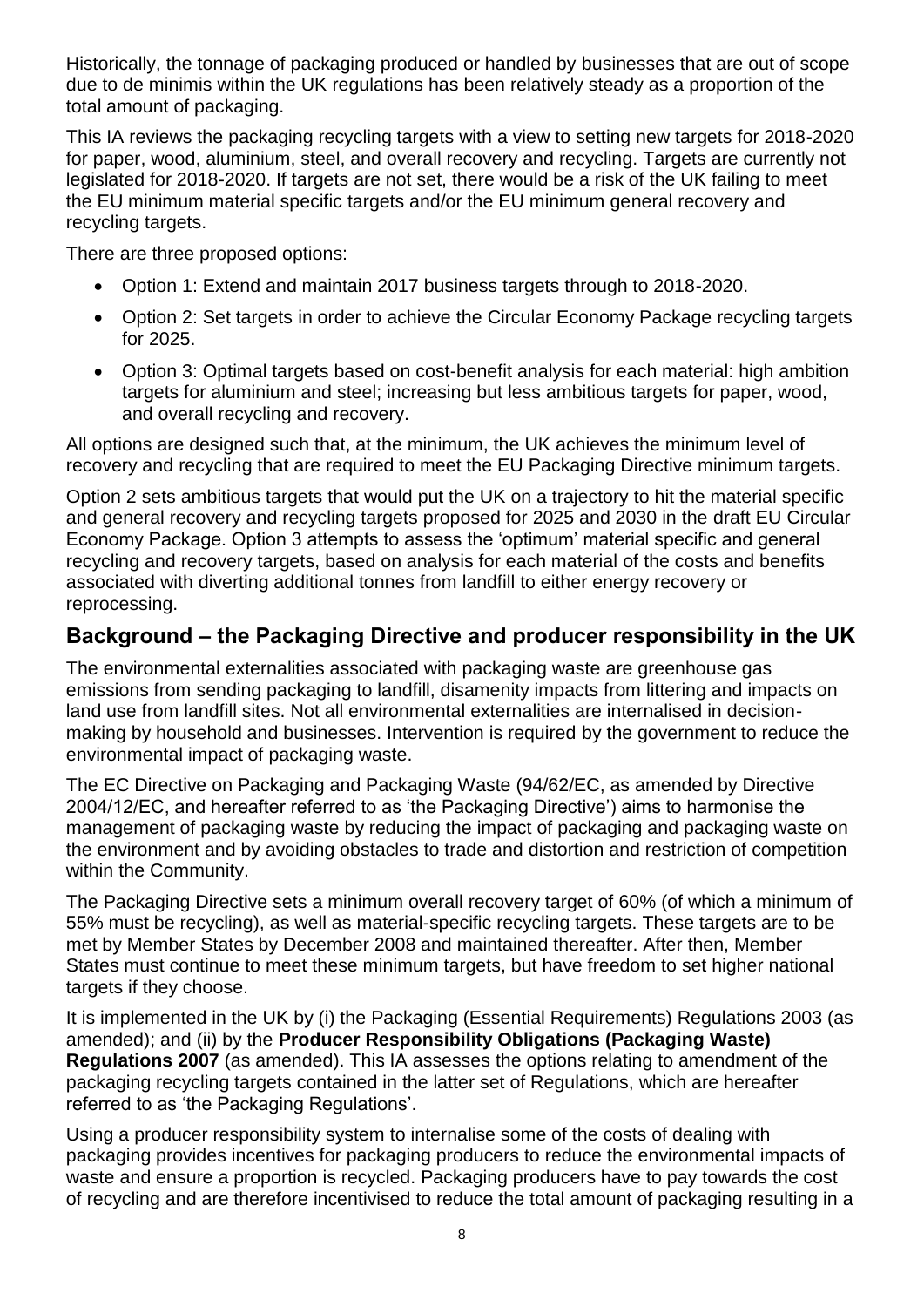reduction in the environmental impacts of packaging at the end of its life. If set at the efficient level, the recycling target has the potential to reduce the environmental impact of packaging waste through reduced impacts of virgin material extraction and associated environmental impacts.

In the UK, a "packaging producer" includes any business involved in the packaging supply chain, i.e. one that manufactures raw material for packaging, converts raw materials into packaging, uses packaging to wrap goods, or sells or imports packaged products. The 'responsibility' for the packaging is split between these actors in the supply chain.

Under the Packaging Regulations, to show they have discharged this legal obligation, businesses must obtain evidence in the form of Packaging Waste Recovery Notes (PRNs) or Packaging Waste Export Recovery Notes (PERNs). These evidence notes are issued by accredited packaging waste reprocessors and exporters, respectively, and are acquired by packaging producers. An accredited reprocessor/exporter can issue PRNs/PERNs to the amount of packaging waste reprocessed (e.g. 100 tonnes of packaging steel waste reprocessed allows the reprocessor to sell 100 steel PRNs).

The evidence notes have two functions. Firstly, they are a 'counting mechanism' for the amount of recovery/recycling undertaken on the behalf of producers. Secondly, they are a way to channel producer funding to recycling/recovery operations since businesses pay for these PRNs / PERNs. This internalises the cost of recovery and recycling to the packaging producers.

The Packaging Regulations include a de minimis threshold, exempting businesses which have a turnover below £2m or who handle under 50 tonnes of packaging a year; they are 'not obligated'. However the packaging that is handled by those exempt businesses still counts when calculating the UK's recycling performance. This is because the Packaging Directive targets are set as a percentage of the total packaging waste arising in each Member State. Business targets are therefore set for obligated businesses that are higher than the actual EU minimum targets in order to take this exempt packaging into account. The actual amount of exempt packaging changes from year to year. Business targets are therefore set at a level to take into account these fluctuations.

Businesses obligated under the Regulations have a choice as to how they comply. They can undertake the recycling/recovery themselves in order to obtain the required PRNs; they can contract directly with reprocessors/exporters and acquire evidence of compliance in the form of PRNs and PERNs (known as individual registration) or they can pay to join one of several registered compliance schemes, who takes on the regulatory reporting and contractual duties, with greater market clout than individual producers. The majority of packaging producers have chosen to join a compliance scheme.

The price of PRNs and PERNs varies depending on availability. The Regulations do not mandate the use to which the proceeds from the sale of PRNs/PERNs to producers can be put, though accredited reprocessors and exporters are required to report on the use of these funds as they are intended to finance improvements in the collection and reprocessing infrastructure across the UK.

# **Rationale for intervention and policy objectives**

The main intention of the proposals presented here is to set recycling business targets for paper/card, aluminium, steel and wood, as well as overall recovery/recycling, for 2018-2020, so that the UK continues to meet the material specific and overall recycling and recovery minimums set by the EU Packaging Directive. However, this is also an opportunity to set targets at the rate that we think will be socially optimal, based on an assessment of the costs and benefits of diverting additional tonnes of packaging waste out of landfill and other waste disposal options, and up the waste hierarchy to reprocessing.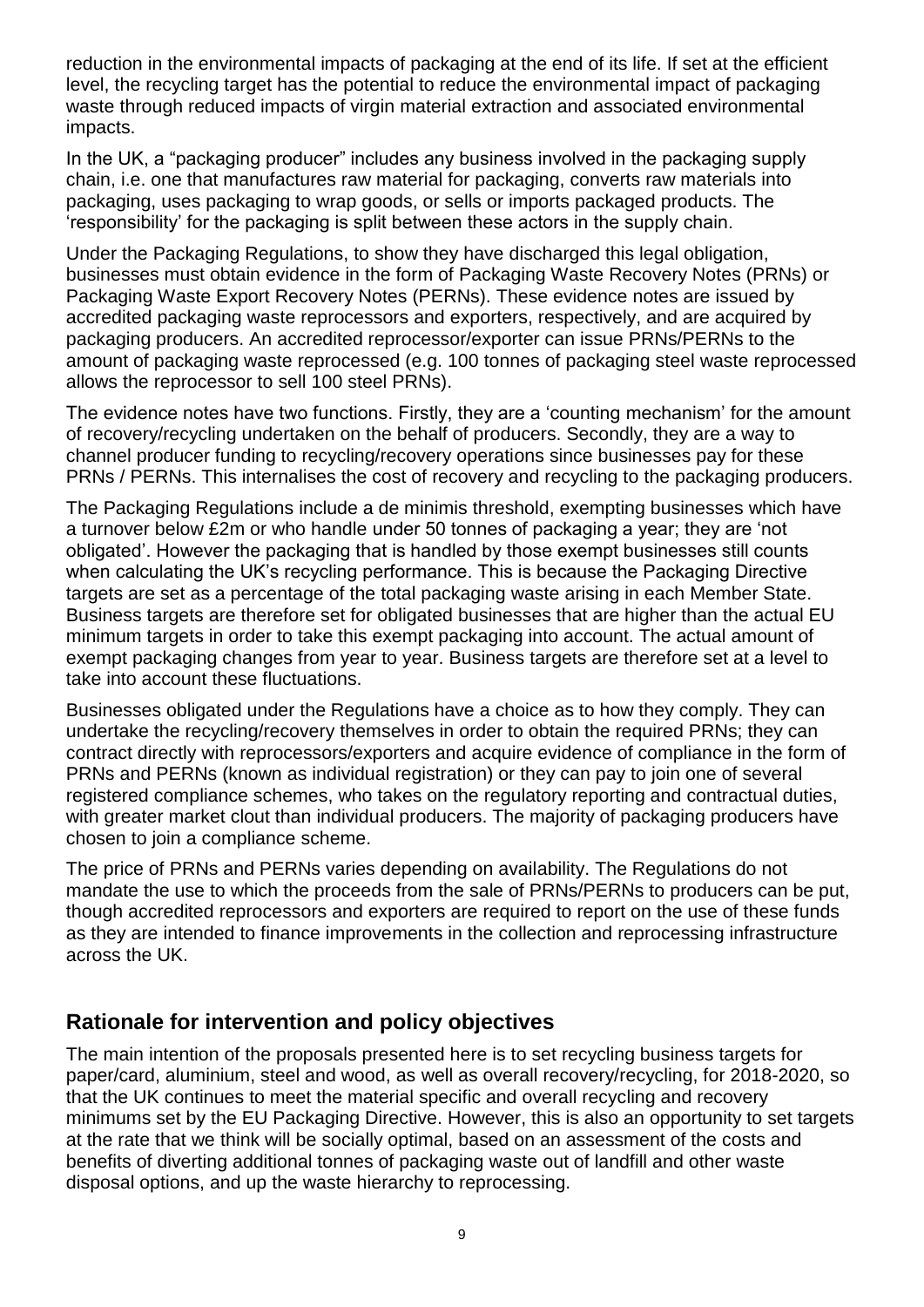The management and disposal of waste results in environmental impacts such as greenhouse gas emissions and disamenity impacts. The full social costs of producing and dealing with packaging waste is not taken into account in decisions by households and businesses. This results in the over-production of packaging waste and sub-optimal allocation to waste treatment. Intervention by the government can help reduce the amount of packaging waste to a more efficient level and shift the allocation of waste to efficient treatment options. Without government intervention, waste treatment options with better environmental performance may be penalised relative to treatments with poorer performance due to higher costs.

Packaging waste constitutes about 10% of the commercial and industrial (C&I) waste stream and about 20% of the household waste stream in the UK. Packaging provides benefits such as the protection of goods in transit and it helps ensure that products are undamaged. The benefits of packaging should be considered against the extra cost of producing and dealing with that packaging at the end of its life.

Recovery and recycling targets are set at a level to increase the amount of packaging that is recovered and recycled from a sub-optimally low level. There are environmental benefits froma shift from landfill to recycling and recovery. The shift will reduce the adverse environmental impacts of: climate change, primarily through the release of methane gas from biodegradable material; possible damage to soil and water quality through leaching from landfill sites; disamenities such as noise and odour. It would be more efficient to reduce the amount of packaging waste that is sent to landfill, compared to a world with no recycling.

Recycling packaging results in reductions in emissions of greenhouse gases because less energy is used to produce recycled raw materials than in the production of virgin raw materials. It also avoids the extraction of raw materials, which can have a negative impact on the environment and biodiversity. Increased recovery and recycling of packaging waste could have amenity benefits by contributing to a decrease in packaging litter.

#### Externalities and reaching an efficient level of recycling

All environmental costs and benefits of waste disposal decisions are not reflected in the relative costs of each disposal option. The policy objective is to move towards a more efficient level of recycling.

In the absence of intervention in recycling, there are monetary incentives to move waste away from landfill, due to pre-existing regulation (the Landfill Tax). However, there are no incentives which reflect the *additional* benefits of recycling compared to other non-landfill options. Under the landfill tax, all materials are equally incentivised away from landfill, despite the benefits of different waste types moving up the waste hierarchy to recycling being very different. Both these points mean that, in the absence of Government intervention in recycling, levels of recycling are likely not to reach the efficient level for each material.

#### Achieving targets set by EU packaging legislation

The second policy objective is to ensure that the minimum packaging recycling and recovery targets included in the Packaging Directive continue to be met.

In the absence of intervention, the market prices for recyclates do not ensure UK recycling levels meet EU packaging targets. The costs of collecting and reprocessing a material may be greater than the value which can be earned from selling the material, resulting in no incentives to recycle. To ensure the EU packaging targets are met, Government intervention is required.

# **Analysis**

### **Option 0: Baseline: Do nothing. Let targets expire in 2018 and have no targets.**

This option is the baseline for the period 2018-2020 in the absence of any changes to policy. The costs and benefits of the other options are measured relative to this option. It is a 'notional'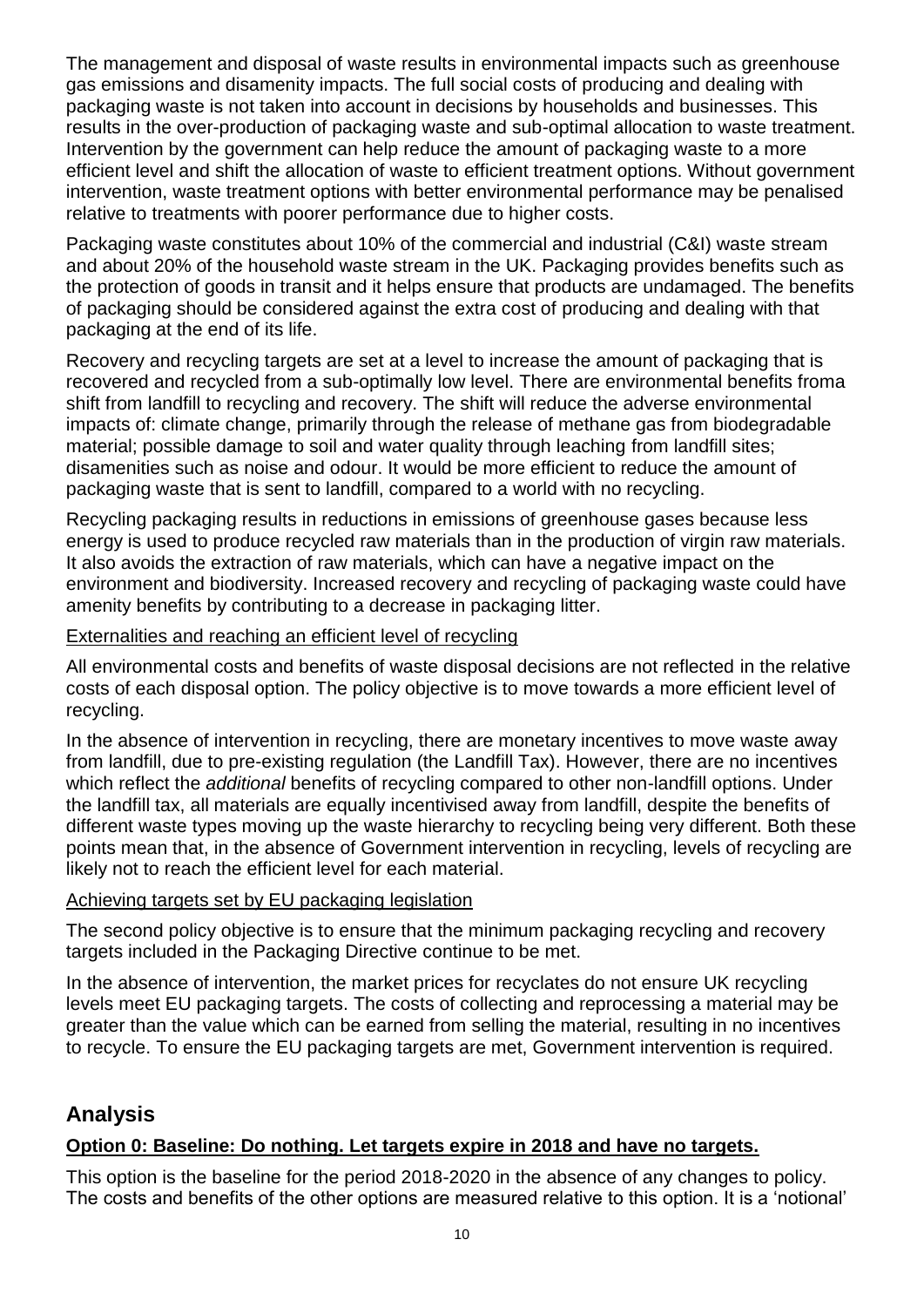baseline as the UK is required to meet EU targets and therefore will need legislated targets. The notional baseline has been used in all previous Impact Assessments for setting targets, and we use the same methodology here. More details can be found in the 2012 Packaging Targets IA.

While we anticipate that if there were no targets set for 2018-2020, recycling rates would be affected, we also expect that there would be different effects for different materials. The market for recycling is well-established for some materials, and there are private incentives for recycling which will still be in place even in the absence of statutory targets.

## **Accredited Recycling**

| Table 2: Baseline accredited recycling |  |
|----------------------------------------|--|
|----------------------------------------|--|

|                        | 2018      | 2019      | 2020      |
|------------------------|-----------|-----------|-----------|
| Paper                  | 3,854,045 | 3,951,493 | 4,051,405 |
| Glass                  | 1,591,709 | 1,612,116 | 1,632,522 |
| Aluminium              | 86,956    | 86,956    | 86,956    |
| <b>Steel</b>           | 350,274   | 350,274   | 350,274   |
| <b>Plastic</b>         | 1,009,627 | 1,047,491 | 1,085,354 |
| Wood                   | 292,500   | 292,500   | 292,500   |
| <b>Total Recycling</b> | 7,185,111 | 7,340,830 | 7,499,011 |
| EfW                    | 447,829   | 447,829   | 447,829   |
| <b>Total Recovery</b>  | 7,632,940 | 7,788,659 | 7,946,840 |

# **Assumptions behind baseline recycling tonnages**

**Paper:** The global market for waste packaging paper and board is a mature one, and reflected in a relatively low PRN price of paper (currently at £0.80 - £1.10 for August 2016, and not rising higher than £2 throughout 2016). Note that the PRN price reflects the additional cost per tonne of waste to make reprocessing it economically viable, with a low PRN price indicating that reprocessing is close to being economically viable based on existing market conditions. Demand for paper recycling has been consistently high over the years. In addition, weightbased landfill diversion targets and the landfill tax act as a strong incentive for collecting and recycling heavy materials such as paper. Therefore we assume that, in the absence of targets, accredited paper reprocessing will continue on its predicted trajectory unaffected (growing by 2.5% p.a.).

**Aluminium:** Aluminium is highly valuable, and the market for waste aluminium is mature. However, there is evidence to suggest that business targets do play a role in pulling more aluminium packaging waste into reprocessing (the PRN price is relatively high, averaging £26.1 for 2016). We therefore estimate that, in the absence of targets, there would be a small drop in aluminium packaging reprocessing of 2.5% on 2017 levels – however, we expect that the majority of aluminium reprocessing would continue as normal.

**Steel:** Packaging steel tends to be of lower quality than waste steel from other sources, and it is therefore relatively vulnerable to trading conditions. When targets are in place, this is normally compensated by producer funding topping up the value of the material and incentivising its trading. In the absence of targets, we estimate that there will be a 5% drop in packaging reprocessing on 2017 levels.

**Wood:** The demand for waste wood as feedstock for EfW has been increasing over time. Responses to previous consultations have indicated that significantly more waste wood packaging would go to EfW if it was not for the packaging recycling targets, because of the financial incentive offered by ROCs. However, there has already been a fairly large shift of wood packaging away from reprocessing and into EfW and biomass over the past 5 years (in 2011 the wood packaging recycling rate was 58.7%; it has fallen to 28.7% in 2015). While we think that, in the absence of targets, even more wood would shift from reprocessing into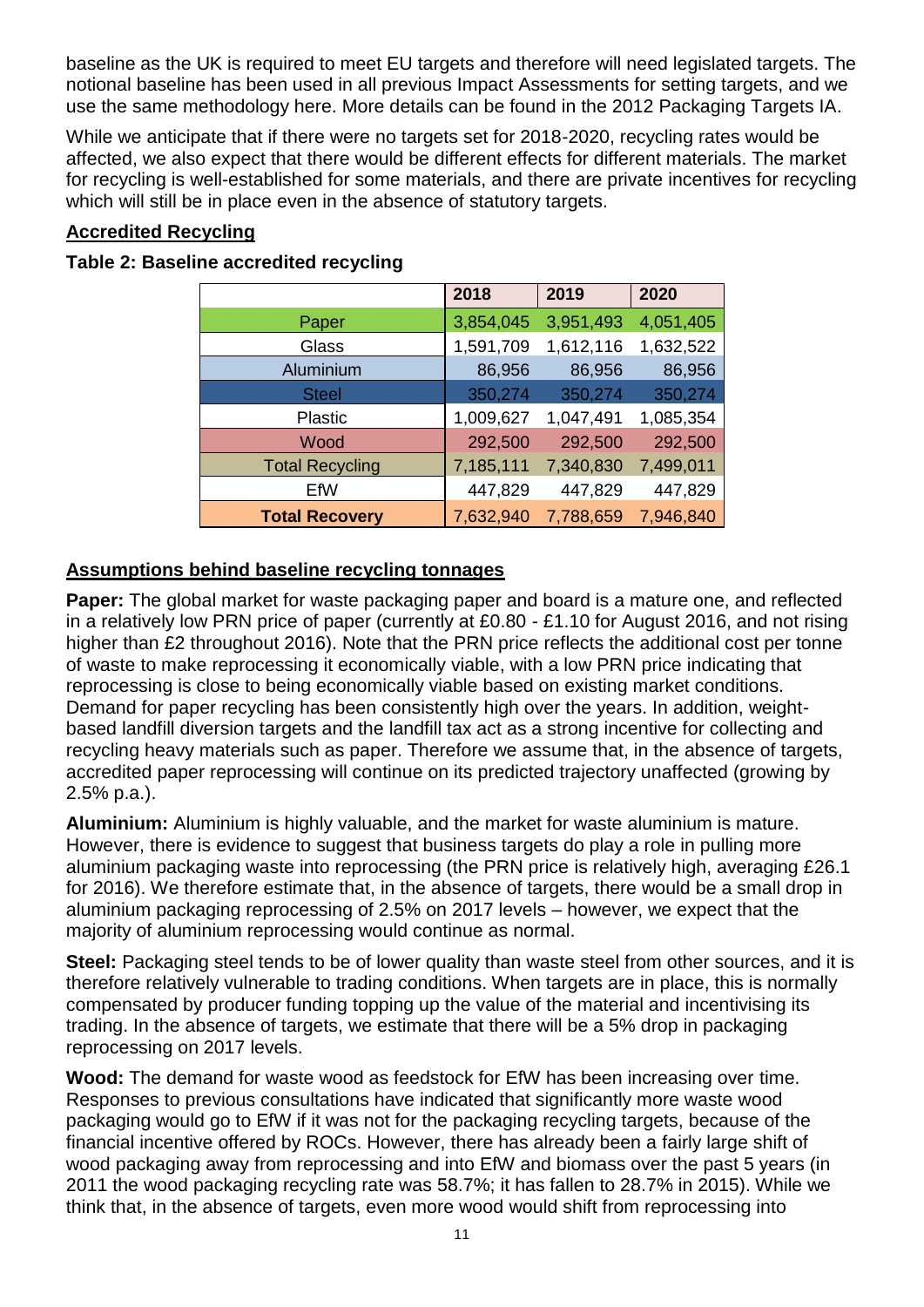recovery, we think that the decrease wouldn't be as stark as estimated in previous Impact Assessments. We estimate that there would be a 10% drop in wood reprocessing on 2017 levels through for 2018-2020 in the baseline scenario.

### **Unaccredited Recycling**

Unaccredited recycling is recycling by reprocessors that have not become accredited to issue PRNs. Under the current system unaccredited reprocessing is uncounted, and therefore if there is a large amount of material being reprocessed, but not generating PRNs, the official recycling rate is an underestimate. In the absence of targets (i.e. the baseline), the distinction between accredited and unaccredited recycling becomes irrelevant. However, for the purposes of the analysis, we are interested in the total amount of reprocessing occurring (accredited plus unaccredited), as this allows us to assess whether higher targets will require additional collection. In some cases, higher targets will simply spur previously unaccredited reprocessors to become accredited, and generate PRNs for their reprocessing. This increases the official recycling rate, but has no impact from a social cost-benefit perspective.

Evidence from the Flow reports, a Resource Futures report for Aluminium, and data from CPI, suggest that there are significant tonnages of unaccredited reprocessing occurring for paper, wood, and aluminium. We estimate that around 300,000t of paper, 150,000t of wood, and 6545t of aluminium packaging will be reprocessed from 2018-2020, on top of our projections of accredited reprocessing.

|                | 2018    | 2019    | 2020    |
|----------------|---------|---------|---------|
| Paper          | 300,000 | 300,000 | 300,000 |
| Glass          | 0       |         |         |
| Aluminium      | 6,545   | 6,545   | 6,545   |
| <b>Steel</b>   | 0       |         |         |
| <b>Plastic</b> | 0       | 0       |         |
| Wood           | 150,000 | 150,000 | 150,000 |

### **Table 3: unaccredited recycling**

### **Total Baseline Recycling (accredited + unaccredited)**

The table below shows the *total* predicted baseline reprocessing tonnage, i.e. accredited plus unaccredited.

#### **Table 4: Total baseline recycling**

| <b>Total Recycling</b> | 2018      | 2019      | 2020      |
|------------------------|-----------|-----------|-----------|
| Paper                  | 4,154,045 | 4,251,493 | 4,351,405 |
| Glass                  | 1,591,709 | 1,612,116 | 1,632,522 |
| Aluminium              | 93,501    | 93,501    | 93,501    |
| <b>Steel</b>           | 350,274   | 350,274   | 350,274   |
| <b>Plastic</b>         | 1,009,627 | 1,047,491 | 1,085,354 |
| Wood                   | 442,500   | 442,500   | 442,500   |
| <b>Total Recycling</b> | 7,641,656 | 7,797,375 | 7,955,556 |
| EfW                    | 447,829   | 447,829   | 447,829   |
| <b>Total Recovery</b>  | 8,089,485 | 8,245,204 | 8,403,385 |

Sources: NPWD data, Flow reports, Defra internal analysis.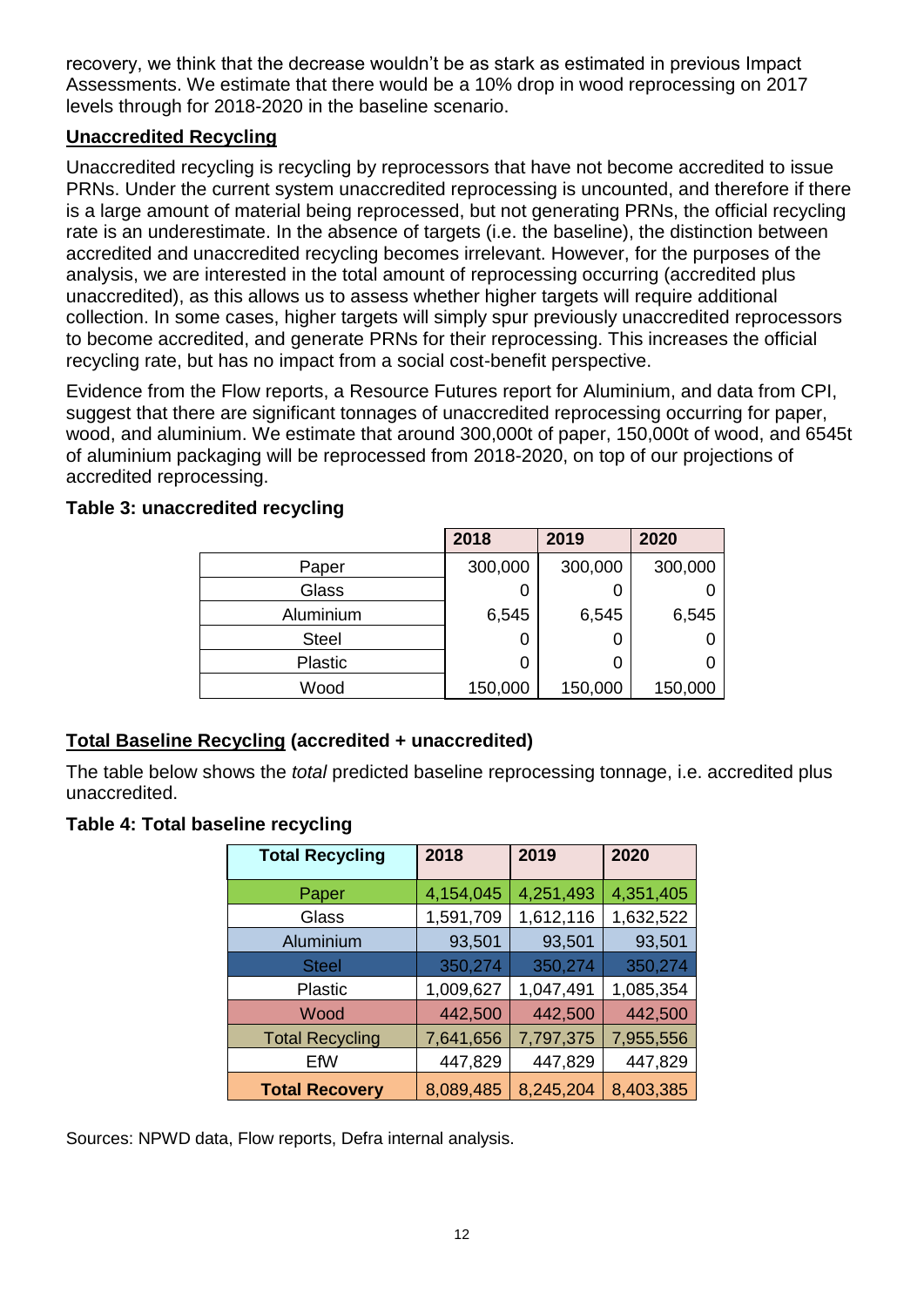# **Packaging Placed on the Market – Evidence**

The WRAP/Valpak Flow reports (MetalFlow 2014, Paper and Card Flow 2020, WoodFlow 2020, and any subsequent follow up reports based on the original Flow reports) provide evidence for the tonnage of packaging placed on the market (POM), and the Environment Agency National Packaging Waste Database provides evidence for the tonnage of packaging that is *obligated*  under Producer Responsibility. These key statistics are displayed in the tables below:

| <b>Total Packaging Placed on the Market</b> |            |            |            |            |
|---------------------------------------------|------------|------------|------------|------------|
|                                             | 2017       | 2018       | 2019       | 2020       |
| Paper                                       | 4,749,000  | 4,749,000  | 4,749,000  | 4,749,000  |
| Glass                                       | 2,399,235  | 2,399,235  | 2,399,235  | 2,399,235  |
| Alu                                         | 181,000    | 182,000    | 183,000    | 183,000    |
| <b>Steel</b>                                | 557,000    | 557,000    | 556,000    | 556,000    |
| <b>Plastic</b>                              | 2,220,000  | 2,220,000  | 2,220,000  | 2,220,000  |
| Wood                                        | 1,335,000  | 1,341,000  | 1,353,000  | 1,366,000  |
| Other                                       | 22,555     | 22,555     | 22,555     | 22,555     |
| <b>Total</b>                                | 11,463,790 | 11,470,790 | 11,482,790 | 11,495,790 |

# **Table 5: Packaging placed on the market**

Sources: PaperFlow 2020, WoodFlow 2020, MetalFlow 2014.

#### **Table 6: Obligated packaging placed on the market**

|                | 2017      | 2018      | 2019      | 2020      |
|----------------|-----------|-----------|-----------|-----------|
| Paper          | 3,958,244 | 3,991,138 | 4,024,305 | 4,057,748 |
| Glass          | 2,078,683 | 2,079,390 | 2,080,096 | 2,080,803 |
| Alu'm          | 162,155   | 164,731   | 167,348   | 170,006   |
| <b>Steel</b>   | 485,144   | 481,087   | 477,065   | 473,076   |
| <b>Plastic</b> | 1,970,743 | 1,893,159 | 1,893,159 | 1,893,159 |
| Wood           | 1,134,448 | 1,146,887 | 1,159,463 | 1,172,177 |
| Other          | 21,282    |           | 21,623    | 21,796    |
| <b>Total</b>   | 9,810,699 | 9,777,845 | 9,823,060 | 9,868,765 |

Sources: NPWD.

Combining the placed on the market projections with the baseline accredited recycling projections gives baseline recycling rate projections, which can be compared to the recycling rates projected to be achieved in each of the options:

#### **Table 7: Baseline predicted accredited recycling and recovery rates**

|                        | 2018<br><b>Recycling</b><br>(% of POM) | 2019<br><b>Recycling</b><br>(% of POM) | 2020<br><b>Recycling</b><br>(% of POM) |
|------------------------|----------------------------------------|----------------------------------------|----------------------------------------|
| Paper                  | 81.2%                                  | 83.2%                                  | 85.3%                                  |
| <b>Aluminium</b>       | 47.8%                                  | 47.5%                                  | 47.5%                                  |
| <b>Steel</b>           | 62.9%                                  | 63.0%                                  | 63.0%                                  |
| Wood                   | 21.8%                                  | 21.6%                                  | 21.4%                                  |
| <b>Total Recovery</b>  | 66.5%                                  | 67.8%                                  | 69.1%                                  |
| <b>Total Recycling</b> | 62.6%                                  | 63.9%                                  | 65.2%                                  |

The Government is proposing the following options for changes to business targets for paper, aluminium, steel, wood, and overall recycling and recovery:

#### **Option 1: Maintain the 2017 business targets for paper, aluminium, steel, wood, and overall recovery and recycling from 2018-2020.**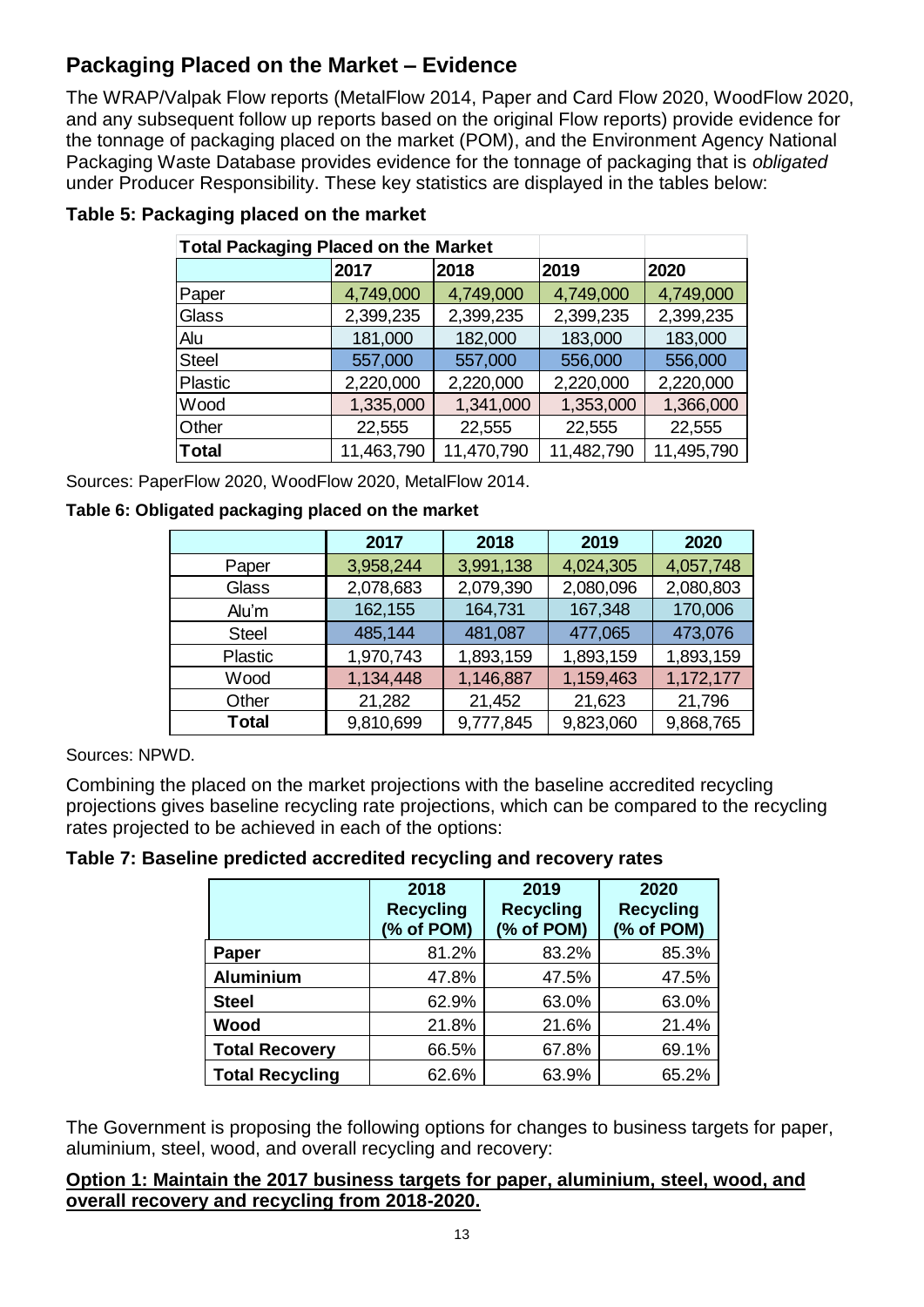The business targets of 2017 would be flatlined and maintained for 2018-2020, i.e. 69.5% for paper, 55% for aluminium, 76% for steel, 22% for wood, 79% for overall recovery, and 72.7% for overall recycling.

| <b>Option 1</b>        |                                   |                                                      |                                   |                                                      |                                          |                                                      |  |  |  |
|------------------------|-----------------------------------|------------------------------------------------------|-----------------------------------|------------------------------------------------------|------------------------------------------|------------------------------------------------------|--|--|--|
|                        | 2018<br><b>Business</b><br>Target | 2018<br><b>Predicted</b><br><b>Recycling</b><br>Rate | 2019<br><b>Business</b><br>Target | 2019<br><b>Predicted</b><br><b>Recycling</b><br>Rate | 2020<br><b>Business</b><br><b>Target</b> | 2020<br><b>Predicted</b><br><b>Recycling</b><br>Rate |  |  |  |
| Paper                  | 69.5%                             | 81.2%                                                | 69.5%                             | 83.2%                                                | 69.5%                                    | 85.3%                                                |  |  |  |
| <b>Aluminium</b>       | 55.0%                             | 49.8%                                                | 55.0%                             | 50.3%                                                | 55.0%                                    | 51.1%                                                |  |  |  |
| <b>Steel</b>           | 76.0%                             | 65.6%                                                | 76.0%                             | 65.2%                                                | 76.0%                                    | 64.7%                                                |  |  |  |
| Wood                   | 22.0%                             | 24.7%                                                | 22.0%                             | 23.2%                                                | 22.0%                                    | 23.7%                                                |  |  |  |
| <b>Total Recovery</b>  | 79.0%                             | 67.3%                                                | 79.0%                             | 67.6%                                                | 79.0%                                    | 67.8%                                                |  |  |  |
| <b>Total Recycling</b> | 72.7%                             | 63.1%                                                | 72.7%                             | 64.3%                                                | 72.7%                                    | 65.6%                                                |  |  |  |

**Table 8: Option 1 business targets and recycling rates**

### **Option 2: Increase business targets on a trajectory to meet the proposed CEP packaging recycling targets.**

The EU Circular Economy Package has proposed minimum recycling rates for Member States that should be achieved by 2025 and 2030. These are more ambitious than current EU minimums, and reaching them would require significant incremental increases in material specific and overall business targets.

### **Table 9: Circular Economy Package proposed 2025 and 2030 recycling targets**

|                                                     | <b>Proposed</b><br>2025 targets<br>(%) | <b>Proposed</b><br>2030 targets<br>(%) |
|-----------------------------------------------------|----------------------------------------|----------------------------------------|
| Paper and<br>board                                  | 75                                     | 85                                     |
| <b>Glass</b>                                        | 75                                     | 85                                     |
| <b>Ferrous Metal</b>                                | 75                                     | 85                                     |
| <b>Aluminium</b>                                    | 75                                     | 85                                     |
| <b>Plastic</b>                                      | 55                                     | tbc                                    |
| Wood                                                | 60                                     | 75                                     |
| <b>Total prepared</b><br>for re-use and<br>recycled | 65                                     | 75                                     |

Targets would be increased incrementally per annum, with the aim being to put recycling rates on course to meet the proposed packaging recycling targets of the Circular Economy Package.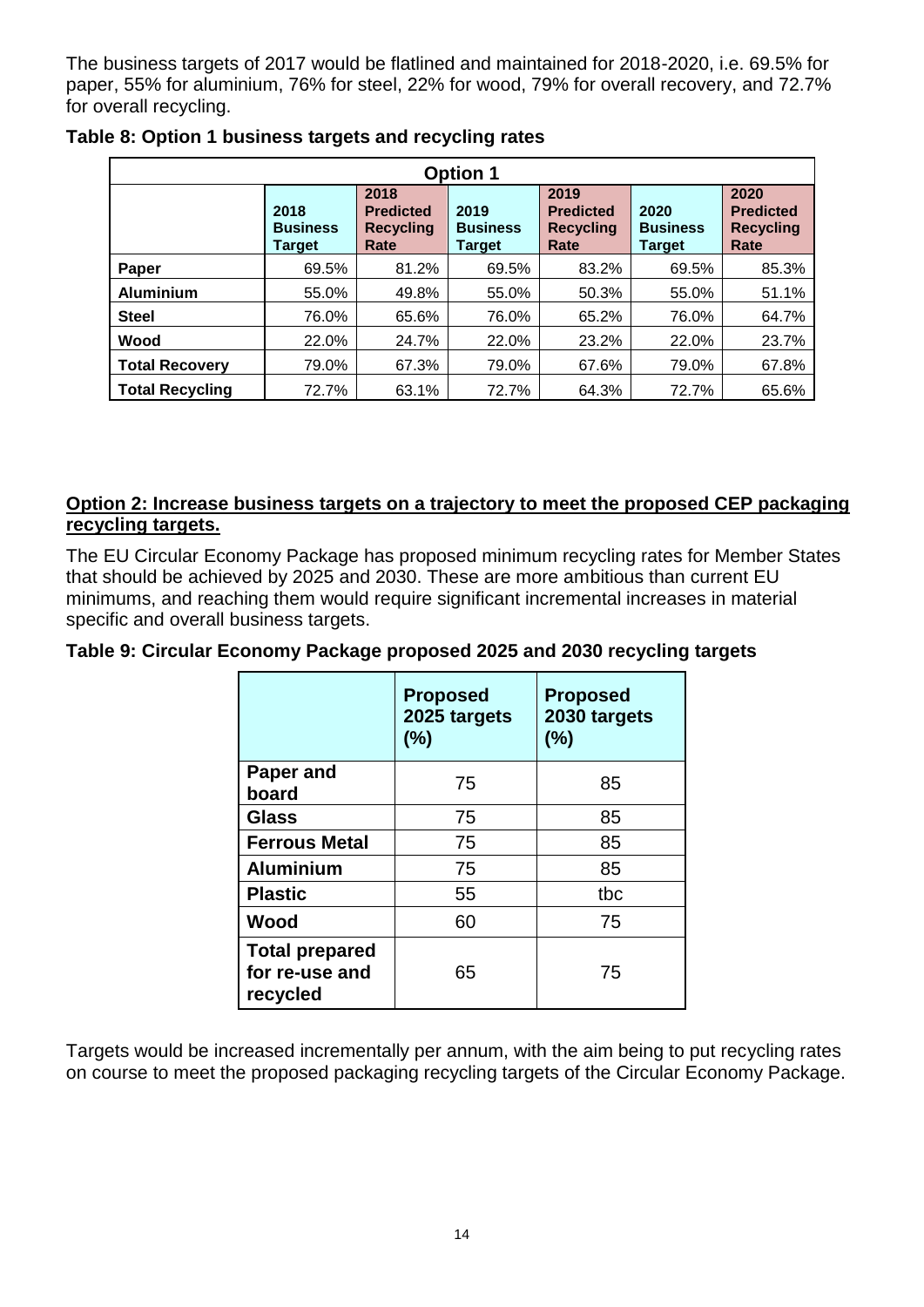### **Table 10: Option 2 business targets and recycling rates**

| <b>Option 2</b>        |                                   |                                                      |                                          |                                                      |                                          |                                                      |  |  |  |
|------------------------|-----------------------------------|------------------------------------------------------|------------------------------------------|------------------------------------------------------|------------------------------------------|------------------------------------------------------|--|--|--|
|                        | 2018<br><b>Business</b><br>Target | 2018<br><b>Predicted</b><br><b>Recycling</b><br>Rate | 2019<br><b>Business</b><br><b>Target</b> | 2019<br><b>Predicted</b><br><b>Recycling</b><br>Rate | 2020<br><b>Business</b><br><b>Target</b> | 2020<br><b>Predicted</b><br><b>Recycling</b><br>Rate |  |  |  |
| Paper                  | 71.0%                             | 81.9%                                                | 73.0%                                    | 84.8%                                                | 75.0%                                    | 87.8%                                                |  |  |  |
| <b>Aluminium</b>       | 57.0%                             | 51.6%                                                | 59.0%                                    | 54.0%                                                | 61.0%                                    | 56.7%                                                |  |  |  |
| <b>Steel</b>           | 79.0%                             | 68.2%                                                | 82.0%                                    | 70.4%                                                | 85.0%                                    | 72.3%                                                |  |  |  |
| Wood                   | 38.0%                             | 32.5%                                                | 43.0%                                    | 36.8%                                                | 48.0%                                    | 41.2%                                                |  |  |  |
| <b>Total Recovery</b>  | 80.0%                             | 68.2%                                                | 82.0%                                    | 70.1%                                                | 85.0%                                    | 73.0%                                                |  |  |  |
| <b>Total Recycling</b> | 73.6%                             | 64.5%                                                | 75.4%                                    | 66.8%                                                | 78.2%                                    | 69.2%                                                |  |  |  |

# **Option 3: Targets set based on differential analysis of the net benefit of increased recycling by material type.**

Aluminium, and to a lesser extent steel, due to their high material value and the large carbon savings that occur if these materials are diverted from landfill to reprocessing, would see large increases in business targets. Paper and wood, which are relatively less valuable in secondary markets and in carbon saved from diverting from landfill, would see smaller increases. Overall recovery and recycling would also see relatively smaller increases as these targets tend to drive up recycling rates of paper and wood only.

| <b>Option 3</b>        |                                          |                                                      |                                          |                                                      |                                          |                                                      |  |  |  |
|------------------------|------------------------------------------|------------------------------------------------------|------------------------------------------|------------------------------------------------------|------------------------------------------|------------------------------------------------------|--|--|--|
|                        | 2018<br><b>Business</b><br><b>Target</b> | 2018<br><b>Predicted</b><br><b>Recycling</b><br>Rate | 2019<br><b>Business</b><br><b>Target</b> | 2019<br><b>Predicted</b><br><b>Recycling</b><br>Rate | 2020<br><b>Business</b><br><b>Target</b> | 2020<br><b>Predicted</b><br><b>Recycling</b><br>Rate |  |  |  |
| Paper                  | 70.0%                                    | 81.9%                                                | 71.0%                                    | 84.8%                                                | 72.0%                                    | 87.8%                                                |  |  |  |
| <b>Aluminium</b>       | 58.0%                                    | 52.5%                                                | 61.0%                                    | 55.8%                                                | 64.0%                                    | 59.5%                                                |  |  |  |
| <b>Steel</b>           | 78.0%                                    | 67.4%                                                | 80.0%                                    | 68.6%                                                | 82.0%                                    | 69.8%                                                |  |  |  |
| Wood                   | 25.0%                                    | 24.7%                                                | 28.0%                                    | 24.0%                                                | 31.0%                                    | 26.6%                                                |  |  |  |
| <b>Total Recovery</b>  | 80.0%                                    | 68.2%                                                | 81.0%                                    | 69.3%                                                | 82.0%                                    | 70.4%                                                |  |  |  |
| <b>Total Recycling</b> | 73.6%                                    | 63.6%                                                | 74.5%                                    | 65.3%                                                | 75.4%                                    | 67.4%                                                |  |  |  |

**Table 11: Option 3 business targets and recycling rates**

# **Costs and Benefits of Recycling**

Costs and benefits are calculated for each additional tonne of recycling that are diverted, from other disposal routes. For some materials, we expect that packaging waste will be diverted from landfill; for others, we expect that it will be diverted from other disposal options, such as EfW and biomass.

**The following 3 steps are the core method of this Impact Assessment:** 

**Step 1: The estimated additional recycling tonnage for each material are calculated, compared to the baseline, depending on the targets and projected placed on the market tonnages.** 

**Step 2: Costs per tonne are calculated: i) recycling collection and sorting costs.** 

**Step 3: Benefits per tonne are calculated: i) material revenue**

**ii) carbon savings**

**iii) residual collection and landfill saving**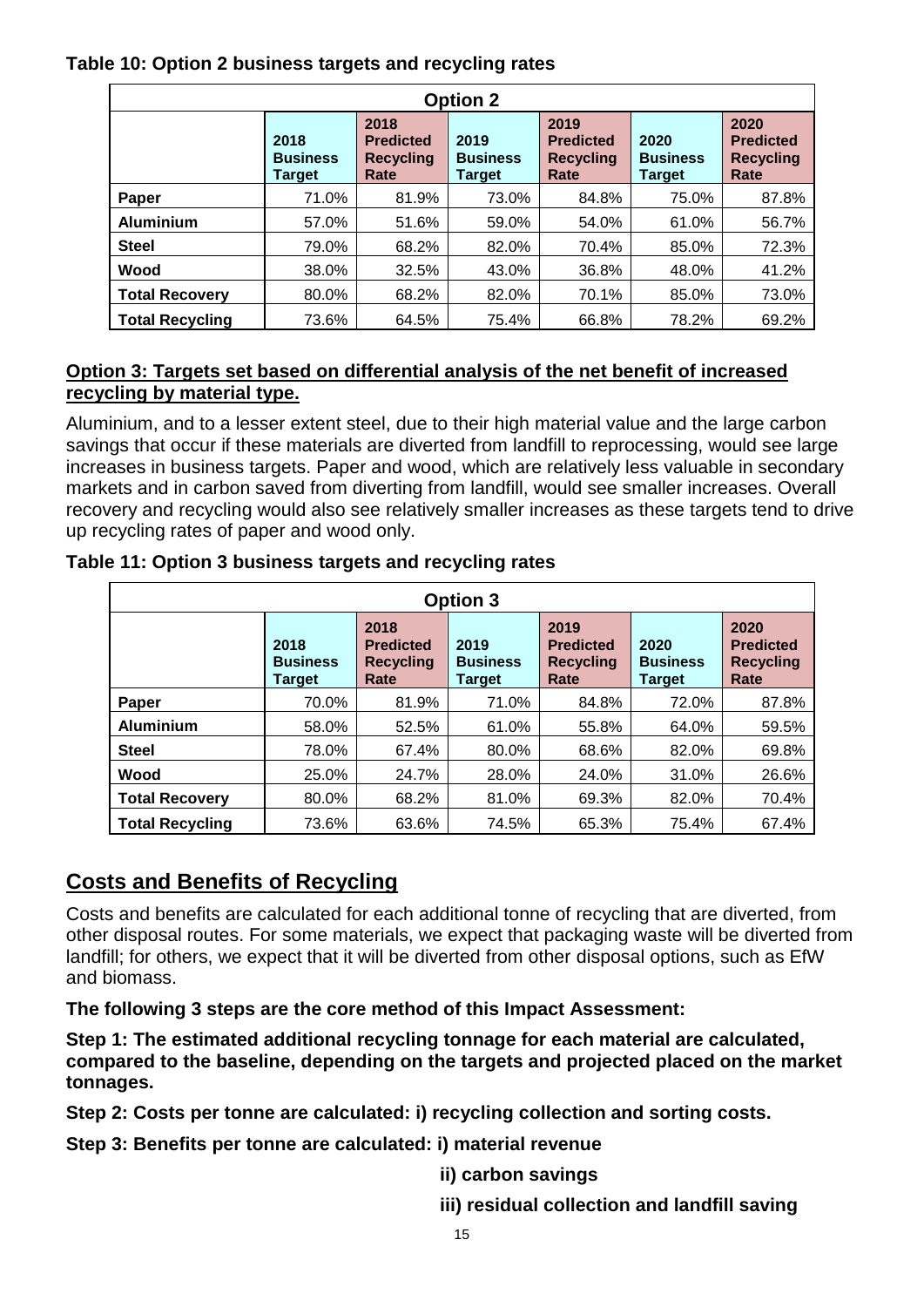As more material is collected and sorted after a certain point, the cost of collecting and sorting per tonne starts to rise.

For wood, there is already a high level of collection (expected to continue through 2018-2020) and the proposed targets are not high enough to spur additional collection. Instead, high targets (e.g. in Option 2) will result in the diversion of packaging wood waste away from being used in biomass as fuel, and towards mechanical reprocessing. Therefore, for wood, we calculate the costs and benefits of diverting an additional tonne away from biomass and into reprocessing (rather than the additional costs of sorting and collecting, as is done for the other materials):

- **Costs**: none
- **Benefits**:
	- i) Carbon savings.
	- ii) Material revenue. To calculate the change in material revenue, the price per tonne of wood sold to an energy recover operator is compared with the price per tonne of wood sold to a reprocessor. Due to the low value of wood to reprocessors (collectors currently pay a fee to reprocessors to take wood), and the relatively high value of wood to energy recovery (a positive price), this benefit is negative (i.e. a cost).

Costs and benefits are per tonne.

# **Net benefit to society is calculated as:**

Additional tonnes x benefits of material (material prices, carbon saving, residual collection saving)

– additional tonnes x costs of material (additional recycling collection and sorting costs)

Exceptions to the methodology:

### Landfill tax

Whilst landfill tax has a large behavioural effect on tonnages recycled, tax is a transfer under Government methodology so is not included as a cost or benefit in this IA.

### Non-monetised impacts

There are a number of additional impacts which are currently difficult to monetise, with most likely to increase the benefits associated with higher recycling targets (thus suggesting that the NPV calculation for each option represents a lower bound). These are:

- The reduction in waste going to landfill reduces the disamenity impact of landfill sites. However the alternative treatment, recycling, also incurs local environmental impacts. In the absence of accurate information on those impacts, the local disamenity impacts are not monetised. It is assumed the local environmental impact of both landfill and recycling sorting facilities is likely to be negative.
- Higher statutory targets may stimulate investment in infrastructure (for sorting and collecting as well as reprocessing), which may reduce the marginal costs of collecting, sorting, and reprocessing waste. This is likely to be an impact realised over a longer time-scale, and the precise associated monetary benefit is currently unclear.
- Whilst the savings in 'embedded' GHG emissions from recycling (i.e. emissions that would have been created in firms' production processes in the absence of recycled materials) are monetised and included in the methodology, the impact of the loss of scarce 'virgin' resources for future generations that would be the result of lower recycling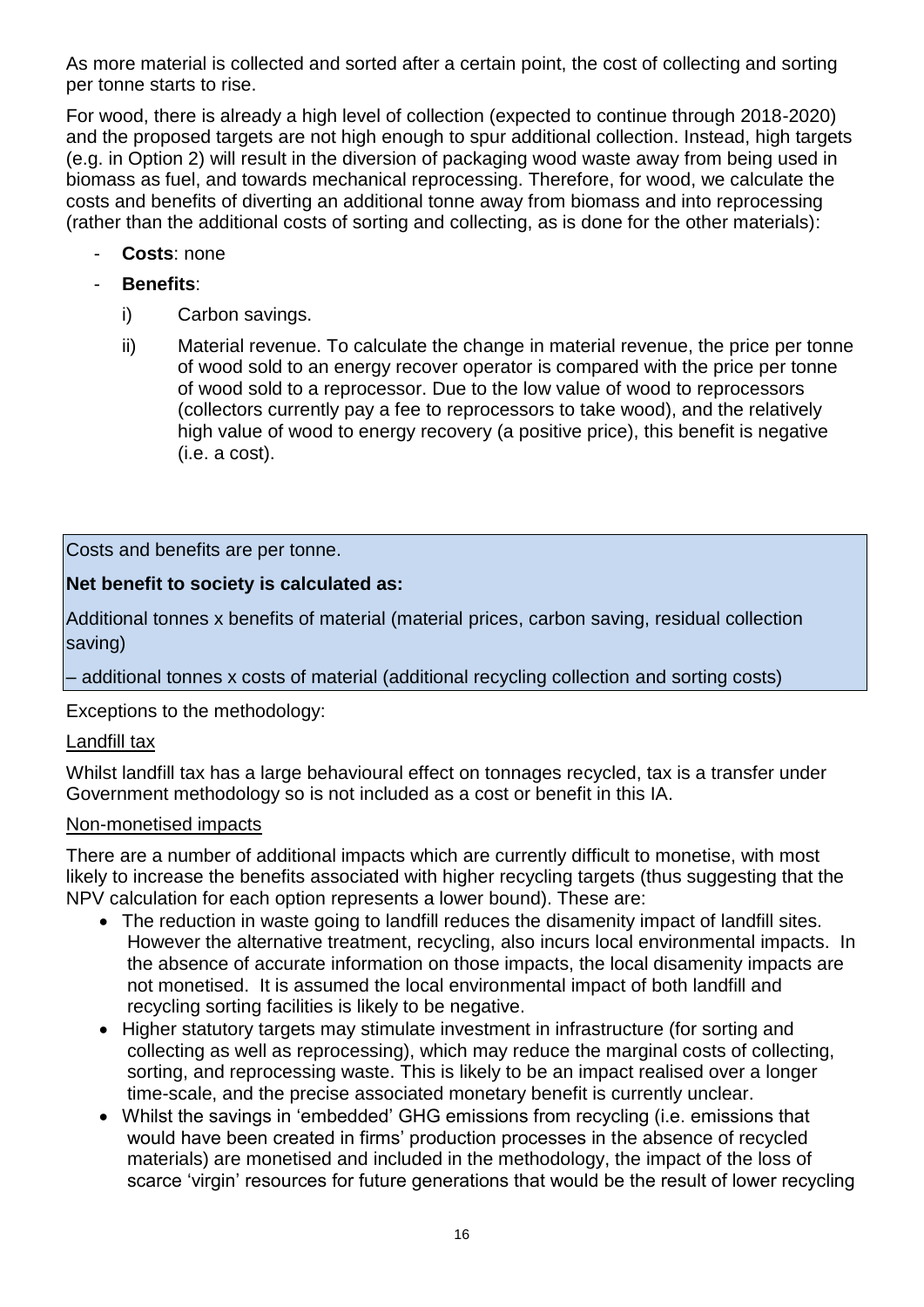targets, while likely negative, may not be fully reflected in the current value of those materials, due to uncertainty over the valuation of resources to future generations.

• The effects of 'softer' benefits from higher recycling targets, such as shifts in public attitudes towards recycling and the environment (which are likely to reduce waste collection costs over a longer-time scale) are currently subject to too much uncertainty to be monetised.

# **Option 1 – Maintain 2017 business targets from 2018-2020**

# **Step 1: Differences in amount of recycling, compared to the baseline**

We estimate the different levels of recycling that will occur under each option through an analysis of the current and projected levels of recycling for each material, and the overall level of recycling and recovery that will be required by the proposed targets. For aluminium and steel, the material specific business targets have historically been 'binding' – that is, accredited recycling of aluminium and steel packaging waste usually just reaches the level specified by the business target (this level is determined by applying the business target to the total obligated tonnage in each year). For paper and wood, however, accredited recycling has historically been (and is currently) well above the minimum levels required by the business targets. In 2015, for example, accredited paper and card packaging recycling was 3.67mt; the amount required by the paper and card business target (69.5% applied to obligated tonnage of 3.86mt) was just 2.68mt. The reason that paper (and wood) is recycled beyond the minimum level specified by the material specific business target is that the 'excess' paper PRNs go towards satisfying the overall recycling and recovery business targets. The table below illustrates this point with data from 2015:

| 2015           | Obligated<br>tonnage | Predicted<br>waste<br>arisings<br>(POM) | <b>Business</b><br>targets | Tonnage<br>delivered<br>by business<br>targets | % achieved<br>by business<br>target | <b>Actual</b><br>accredited<br>recycling | % actually<br>achieved<br>(accredited<br>/POM) |
|----------------|----------------------|-----------------------------------------|----------------------------|------------------------------------------------|-------------------------------------|------------------------------------------|------------------------------------------------|
| Paper          | 3,855,734            | 4,749,000                               | 69.5%                      | 2,679,735                                      | 56.4%                               | 3,667,387                                | 77.2%                                          |
| Glass          | 2,063,121            | 2,399,235                               | 76.0%                      | 1,567,972                                      | 65.4%                               | 1,576,812                                | 65.7%                                          |
| Aluminium      | 155,747              | 179,000                                 | 49.0%                      | 76,316                                         | 42.6%                               | 76,027                                   | 42.5%                                          |
| Steel          | 491,207              | 558,000                                 | 74.0%                      | 363,493                                        | 65.1%                               | 363,927                                  | 65.2%                                          |
| Metals         |                      | 737,000                                 |                            | 439,809                                        | 59.7%                               | 439,954                                  |                                                |
| <b>Plastic</b> | 1,935,642            | 2,220,000                               | 47.0%                      | 909,752                                        | 41.0%                               | 891,141                                  | 40.1%                                          |
| Wood           | 1,134,251            | 1,305,000                               | 22.0%                      | 249,535                                        | 19.1%                               | 374,991                                  | 28.7%                                          |
| Other          | 18,033               |                                         |                            |                                                |                                     |                                          |                                                |
| Total          | 9,653,735            | 11,410,235                              |                            | 5,846,803                                      |                                     | 6,950,285                                |                                                |
| Recovery       |                      |                                         | 77.0%                      | 7,433,376                                      | 65.1%                               | 7,426,523                                | 65.1%                                          |
| Recycling      |                      |                                         | 70.8%                      | 6,838,706                                      | 59.9%                               | 6,950,285                                | 60.9%                                          |

### **Table 12: 2015 recycling data**

Sources: Flow reports; NPWD data.

The table shows that for both paper and wood, actual accredited recycling tonnage (column 7) is significantly higher than that which is strictly required by the business targets (i.e. if the business targets are applied to the obligated tonnages – see column 5). The reason for the 'excess' paper and wood recycling can be seen by looking at the 'Total' row. The 5.85mt recycling is the result of summing across the tonnages delivered for each material specific business target; this falls well short of the 6.84mt recycling which is the minimum required by the overall recycling business target, which implies that there needs to be additional recycling/recovery beyond the material specific business targets to meet the **overall recovery**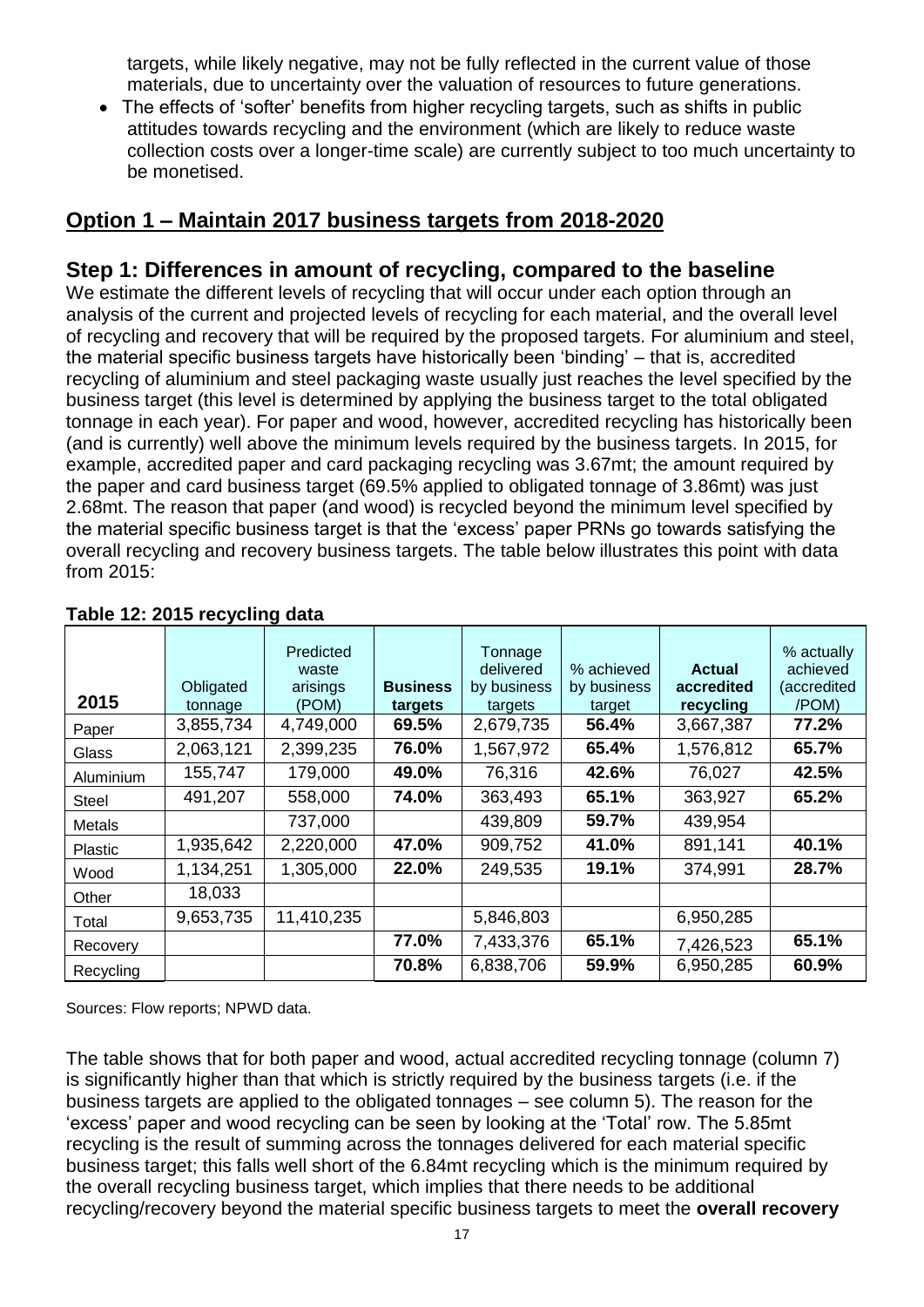**and recycling business targets.** The 'excess' paper and wood PRNs generated go directly towards filling the overall recovery and recycling targets. With the additional paper and wood PRNs, total recycling increases to 6.95mt, which meets the overall recycling minimum of 6.84mt. The overall recovery target of 7.43mt is met by adding recovery PRNs (0.48m) to the overall recycling tonnage.

The significance of this is that while for aluminium and steel, there is a clear relationship between the material specific business targets and recycling tonnages, this is not necessarily the case for paper and wood. Increasing the paper and wood business targets won't have a direct effect on additional recycling; increasing the overall recovery and recycling targets, however likely will, as producers will meet the increased obligation by purchasing the cheapest PRNs – i.e. paper and wood PRNs.

## **Option 1**

Option 1 maintains business targets at their 2017 levels: 69.5% for paper, 55% for aluminium, 76% for steel, 22% for wood, 79% for overall recovery, and 72.7% for overall recycling, for 2018-2020. The table below shows the projections for *accredited* recycling tonnages under these business targets:

|                        | 2018<br><b>Business</b><br>Target | 2018<br><b>Recycling</b><br>(tonnes) | 2019<br><b>Business</b><br>Target | 2019<br><b>Recycling</b><br>(tonnes) | 2020<br><b>Business</b><br>Target | 2020<br><b>Recycling</b><br>(tonnes) |
|------------------------|-----------------------------------|--------------------------------------|-----------------------------------|--------------------------------------|-----------------------------------|--------------------------------------|
| Paper                  | 69.5%                             | 3,854,045                            | 69.5%                             | 3,951,493                            | 69.5%                             | 4,051,405                            |
| Aluminium              | 55.0%                             | 90,602                               | 55.0%                             | 92,041                               | 55.0%                             | 93,503                               |
| <b>Steel</b>           | 76.0%                             | 365,626                              | 76.0%                             | 362,569                              | 76.0%                             | 359,537                              |
| Wood                   | 22.0%                             | 331,000                              | 22.0%                             | 314,000                              | 22.0%                             | 324,000                              |
| <b>Total Recycling</b> | 79.0%                             | 7,272,825                            | 79.0%                             | 7,410,871                            | 79.0%                             | 7,578,443                            |
| <b>Total Recovery</b>  | 72.7%                             | 7,724,497                            | 72.7%                             | 7,760,217                            | 72.7%                             | 7,796,325                            |

**Table 13: Option 1 business targets and accredited recycling**

The table below shows changes in recycling tonnages predicted between Option 1 and the baseline. The predicted recycling tonnages from table [x] are compared with the **total** baseline recycling tonnages from table [x]. Note that unless predicted accredited recycling under Option 1 is greater than total baseline recycling, the *additional* recycling is shown to be 0 (i.e. rather than a negative number if the total baseline recycling is greater than predicted accredited recycling). In the case where predicted accredited recycling in the option is less than the **total** baseline, but greater than the **accredited** baseline, it is assumed that the additional PRNs are generated through previously unaccredited reprocessors becoming accredited. In these scenarios, there is no difference between the *overall* level of recycling in Option 1 and the baseline, and hence no additional recycling above the baseline; however, a proportion of the unaccredited tonnage has become accredited, leading to the increased accredited tonnage.

### **Table 14: Option 1 additional recycling**

| <b>Additional recycling tonnage</b><br>relative to baseline | 2018   | 2019   | 2020  |
|-------------------------------------------------------------|--------|--------|-------|
| Paper                                                       |        |        |       |
| Aluminium                                                   |        |        |       |
| <b>Steel</b>                                                | 15,352 | 12,295 | 9,263 |
| Wood                                                        | 0      |        |       |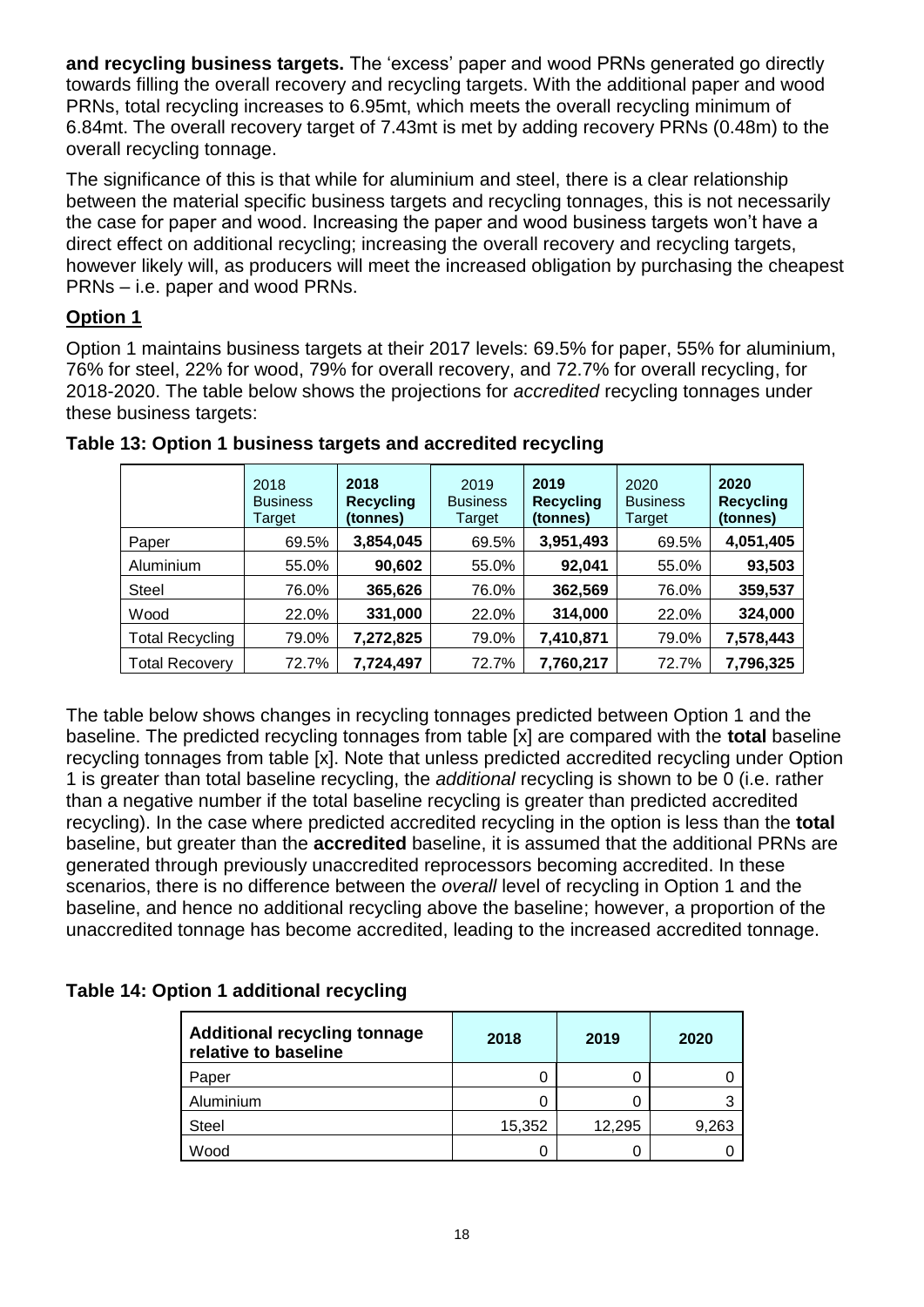**Paper:** We expect that paper recycling will be unchanged from the baseline in Option 1. Maintaining the 69.5% business target from 2018-2020 would have no additional effect on total paper recycling above the baseline, as baseline paper recycling in the absence of targets is predicted to continue unabated. However predicted accredited recycling increases as higher targets will lead to previously unaccredited reprocessors becoming accredited.

**Aluminium:** In the baseline, aluminium recycling is expected to fall by a small percentage in the absence of targets. In Option 1, aluminium recycling meets the business target of 55% extended from 2018-2020. However, while the required level of aluminium recycling increases, evidence suggests that this will be met in the first instance by unaccredited reprocessors becoming accredited. This implies that in 2018 and 2019 no additional collection will be required to meet the targets above the baseline, and in 2020, only a small extra amount of aluminium is estimated to be collected above the baseline.

**Steel:** In the baseline, steel recycling is expected to fall from the 2017 level in the absence of targets. In Option 1, the 2017 business target of 76% is extended from 2018-2020. We expect a significantly higher tonnage of steel packaging recycled in Option 1 in 2018 relative to the baseline, but also that this tonnage will decrease over time, due to the predicted fall in obligated steel tonnage over time. We estimate that there is a negligible tonnage of unaccredited steel reprocessing, so the increase above the baseline will come from increased collection.

**Wood:** The amount of recycling required by maintaining the 22% business targets is well below the estimated wood recycling that would occur in the baseline. We estimate that there is no additional wood collection and reprocessing above in the baseline in Option 1.

**We then take these tonnage differences compared to the baseline, and multiply them by the several costs and benefits described below to estimate the net benefit of setting the targets proposed in Option 1, relative to the baseline.** 

# **Step 2: Cost per tonne of recycling – collection and sorting costs**

### **Cost:** recycling collection and sorting cost

To estimate the average recycling collection and sorting costs per tonne above the baseline, we use the assumptions of previous Impact Assessments for target changes, and then update them to take account of producer price inflation. The most appropriate price index available appears to be for the waste collection sector. The ONS does not publish a price index for the recycling sector.

#### **Table 15: Sorting and collection costs**

|                                                  | From previous IAs Uprated: |         |
|--------------------------------------------------|----------------------------|---------|
|                                                  | <b>2011 Q4</b>             | 2016 Q1 |
|                                                  |                            |         |
| Aluminium recycling collection and sorting cost  | 90.0                       | 91.8    |
| Steel recycling collection and sorting cost      | 25.0                       | 25.5    |
| Paper/card recycling collection and sorting cost | 78.0                       | 79.6    |
| Wood recycling collection and sorting cost       | 26.0                       | 26.5    |

Source: Recycling and collection costs uprated using an ONS producer price index for the waste disposal sector. Cost estimates from 2011 IA.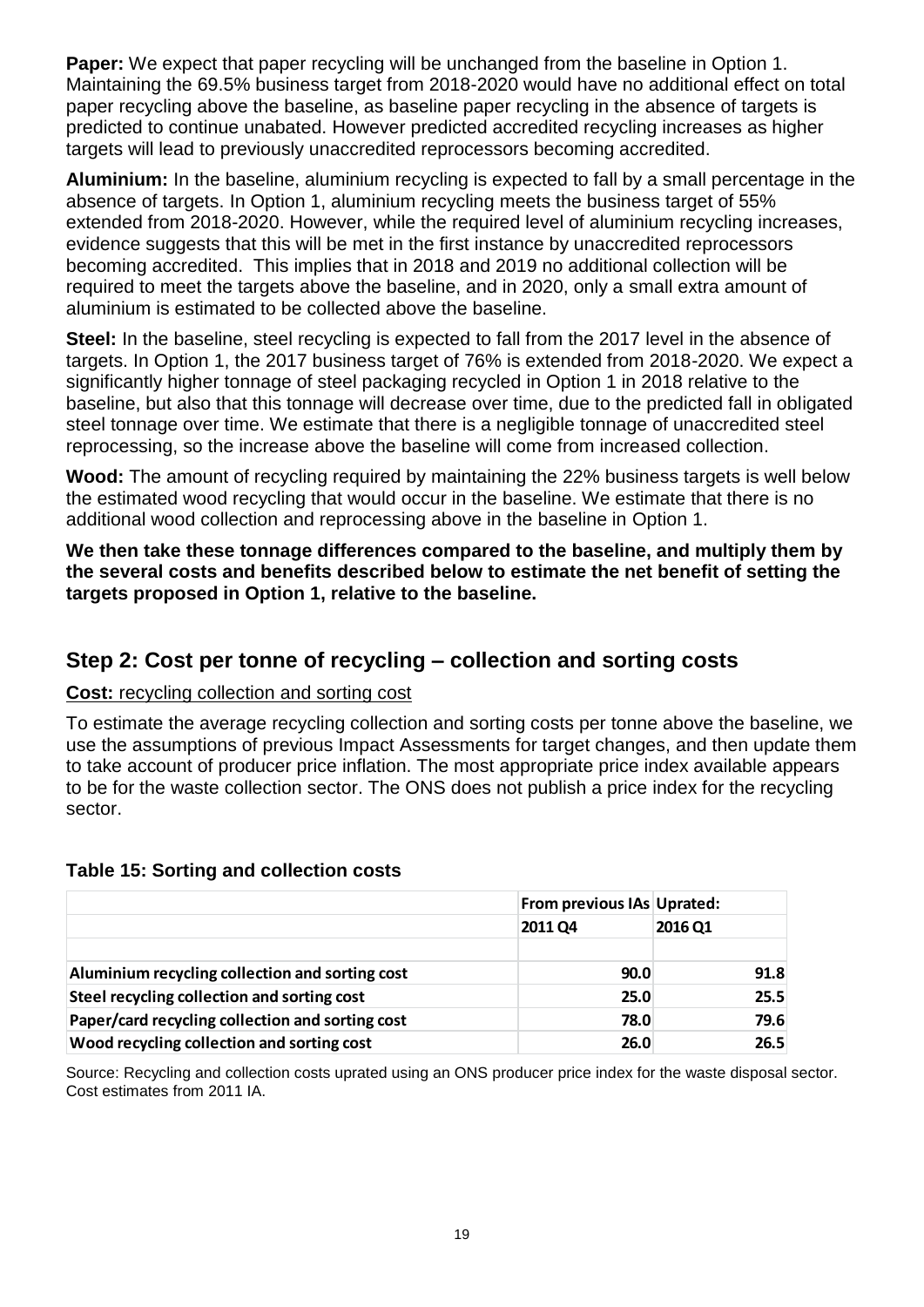### **Table 16: Option 1 costs – sorting and collection**

| <b>Sorting and collection costs (£s)</b> | 2018    | 2019    | 2020    |
|------------------------------------------|---------|---------|---------|
| Paper                                    |         |         |         |
| Aluminium                                | 0       |         | 231     |
| Steel                                    | 391,682 | 313,682 | 236,335 |
| Wood                                     | O       |         |         |

Additional steel collection above the baseline results in a significant increase in sorting and collection costs. There is also a small cost in 2020 for additional aluminium collection.

# **Step 3: Benefit per tonne of recycling compared to the baseline**

#### **Benefit:** material revenue

For every additional tonne of material that is diverted from landfill and towards recycling, there will be a benefit from selling the material to a reprocessor or exporter for processing. To estimate the benefit per tonne we use the WRAP Material Pricing Report, which gives the latest information on market prices for various waste materials. Where possible, an estimate of the likely composition of additional recycling (different types of packaging material have different values – aluminium cans, for example, sell for a higher price than lower quality aluminium packaging) has been used, and a weighted price calculated.

| <b>Table 17: Material prices</b> |  |  |
|----------------------------------|--|--|
|----------------------------------|--|--|

|                                    |    | 2018 | 2019           |     | 2020 |
|------------------------------------|----|------|----------------|-----|------|
| Aluminium material prices - best   | £  | 618  | $618$ $E$<br>£ |     | 618  |
| Aluminium material prices - high   | £  | 679  | 679<br>£       | £   | 679  |
| Aluminium material prices - low    | £  | 556  | 556<br>£       | £   | 556  |
| Steel material prices - best       | £  | 53   | 53<br>£        | £   | 53   |
| Steel material prices - high       | £  | 58   | 58<br>£        | £   | 58   |
| Steel material prices - low        | £  | 47   | 47<br>£        | £   | 47   |
| <b>Wood material prices - best</b> | -£ | 48   | 48<br>-£       | l-£ | 48   |
| <b>Wood material prices - high</b> | -£ | 43   | 43<br>-£       | ∣-£ | 43   |
| <b>Wood material prices - low</b>  | -£ | 52   | 52<br>-£       | l-£ | 52   |
| Paper/card material prices - best  | £  | 38   | 38<br>£        | £   | 38   |
| Paper/card material prices - high  | £  | 41   | 41<br>£        | £   | 41   |
| Paper/card material prices - low   | £  | 34   | 34<br>£        | £   | 34   |
| <b>Wood to biomass price</b>       | £  | 63   | 63<br>£        | £   | 63   |

#### **Benefit:** carbon savings

To estimate the carbon benefit of recycling, we take the C02e saved per tonne of material recycled (i.e. traded and non-traded carbon factors) and multiply it by traded and non-traded carbon prices respectively.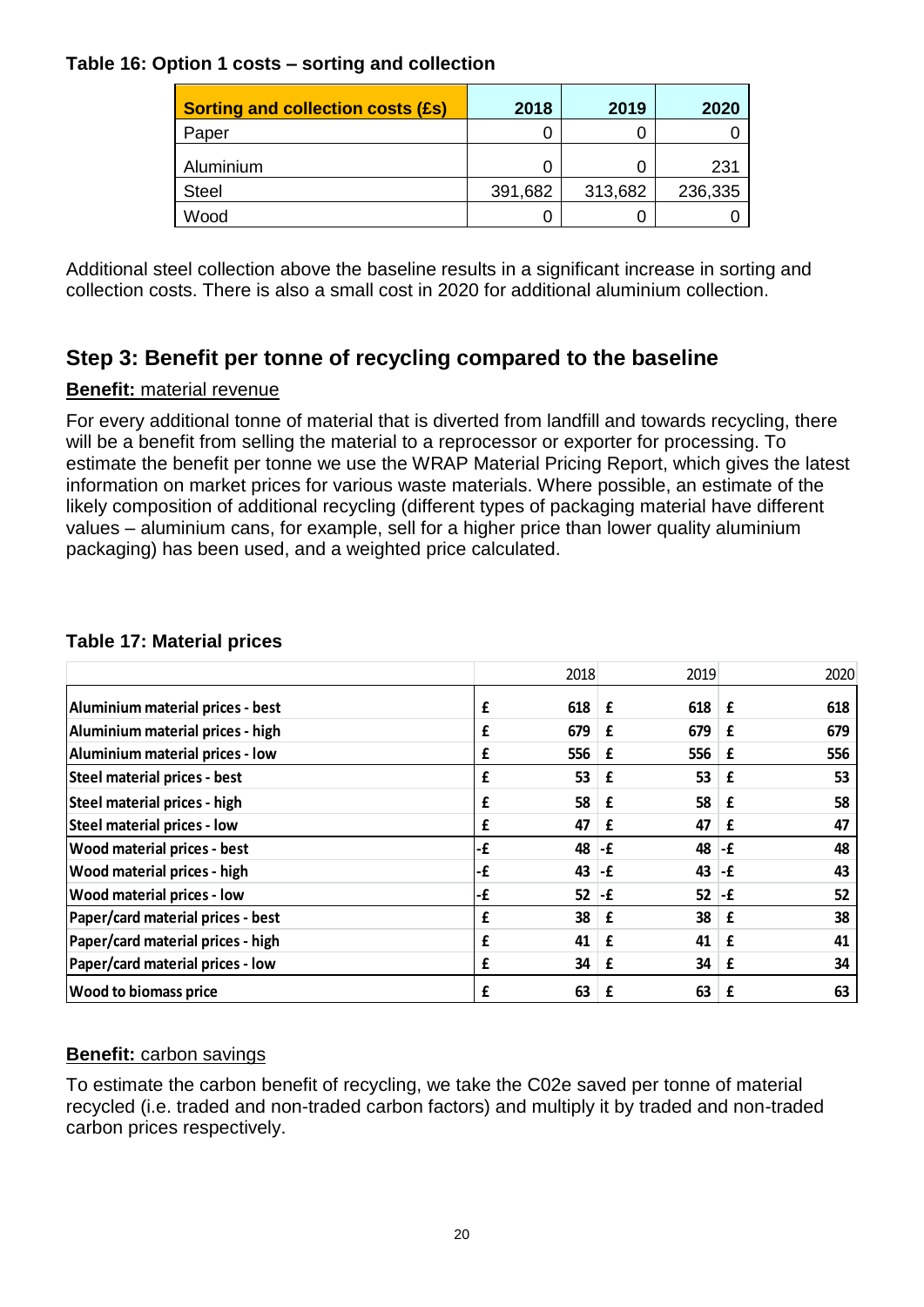#### **Table 18: Carbon factors**

| <b>Landfill to Reprocessing Carbon Factors</b> |       |
|------------------------------------------------|-------|
| Aluminium - non traded domestic factor         | 2.565 |
| Aluminium - traded domestic factor             | 4.034 |
| Aluminium - international factor               | 3.283 |
| Steel - non traded domestic factor             | 0.008 |
| Steel - traded domestic factor                 | 1.551 |
| <b>Steel - international factor</b>            | 0.255 |
| Paper - non traded domestic factor             | 0     |
| Paper - traded domestic factor                 | 0.089 |
| Paper - international factor                   | 0.067 |
| Wood - non traded domestic factor              | 0     |
| Wood - traded domestic factor                  | 0.139 |
| Wood - international factor                    | 0.184 |
| <b>Biomass to Reprocessing Carbon Factors</b>  |       |
| Wood - non traded domestic factor              | 0.364 |
| Wood - traded domestic factor                  | 0.027 |
| <b>Wood - international factor</b>             | 0.342 |

#### **Table 19: Carbon prices**

| Carbon traded price - best $(f/t)$     | 6.12  | 6.35  | 6.59   |
|----------------------------------------|-------|-------|--------|
| Carbon traded price - high (£/t)       | 29.85 | 34.04 | 39.03  |
| Carbon traded price - low $(f/t)$      | 0.00  | 0.00  | 0.00   |
| Carbon non traded price - best $(f/t)$ | 65.27 | 66.25 | 67.24  |
| Carbon non traded - high (£/t)         | 97.90 | 99.38 | 100.87 |
| Carbon non traded - low (£/t)          | 32.64 | 33.13 | 33.62  |

### **Benefit:** residual collection and landfill cost saving

We use the residual collection cost and landfill gate fee assumptions in the 2016 Plastic and Glass Impact Assessment, and convert to 2016 prices using the ONS producer price index. The 2016 IA estimate was £59 per tonne – uprated to 2016 prices this is £59.3 per tonne.

**Discounting:** After calculating the costs and benefits for each option we then discount them into today's prices using the standard 3.5% Treasury discount rate.

#### **Table 20: Option 1 benefits – avoided residual disposal costs, value of reduced carbon emissions, material revenue**

| <b>Avoided residual</b><br>disposal (£s) | 2018    | 2019    | 2020    |
|------------------------------------------|---------|---------|---------|
| Paper                                    |         |         |         |
| Aluminium                                |         |         | 149     |
| <b>Steel</b>                             | 909,962 | 728,752 | 549,057 |
| Wood                                     |         |         |         |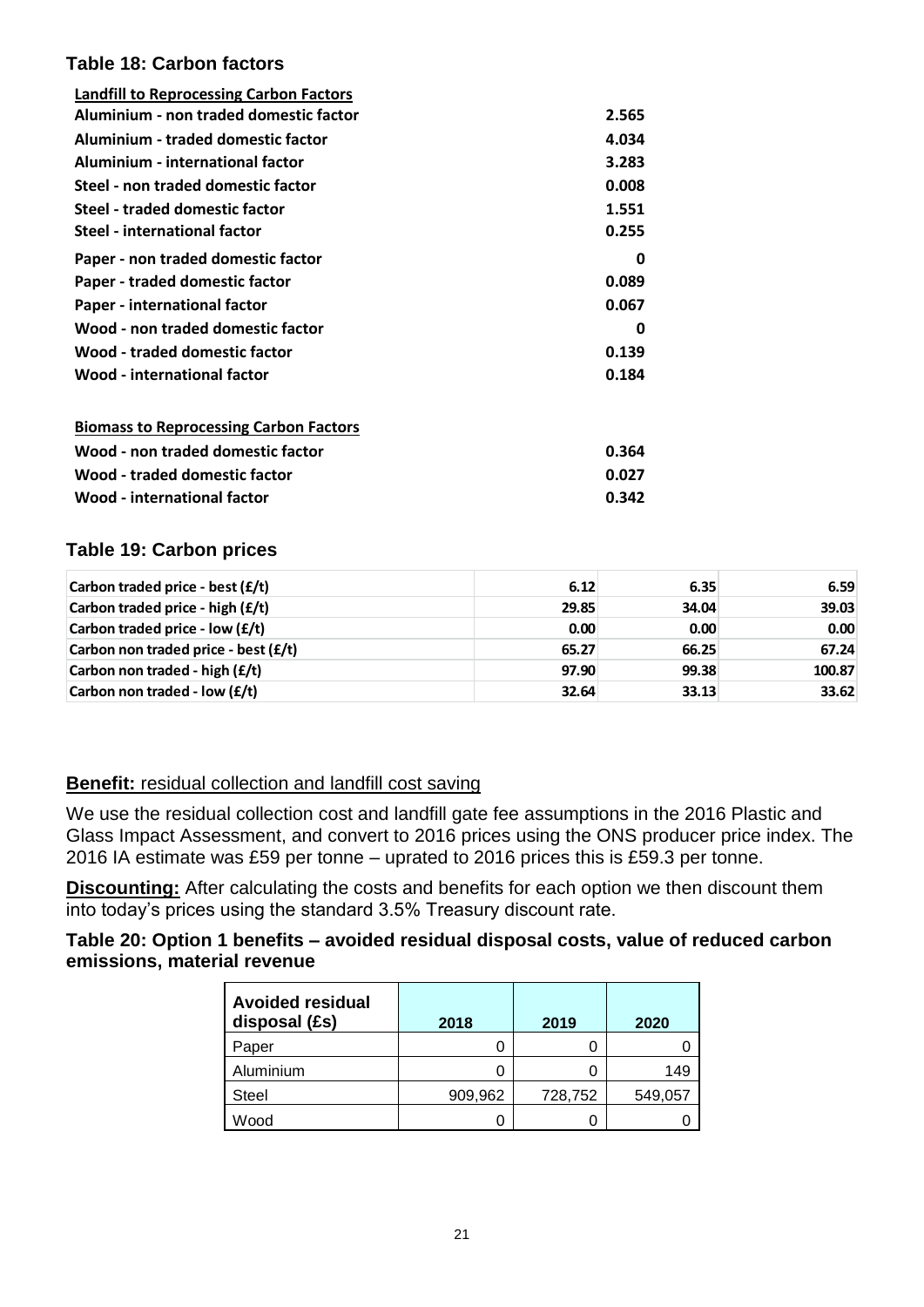| Value of carbon<br>savings | 2018    | 2019    | 2020   |
|----------------------------|---------|---------|--------|
| Paper                      |         |         |        |
| Aluminium                  |         |         | 501    |
| <b>Steel</b>               | 153,743 | 127,609 | 99,665 |
| Wood                       |         |         |        |

| <b>Material Revenue</b><br>Es) | 2018    | 2019    | 2020    |
|--------------------------------|---------|---------|---------|
| Paper                          |         | O       |         |
| Aluminium                      |         |         | 1,515   |
| <b>Steel</b>                   | 806,002 | 645,495 | 486,330 |
| Wood                           |         |         |         |

The main driver of costs and benefits for Option 1 is steel. Additional steel recycling above the baseline leads to benefits in the form of avoided landfill disposal fees, a reduction in carbon emissions, and material revenue from the sale of steel to reprocessors/exporters.

# **Option 1 calculations – best estimates – £s**

The table below shows the best estimate for the net social benefit of Option 1.

### **Table 21: Net benefits of Option 1**

| <b>Net Benefits (£s)</b> | 2018      | 2019      | 2020    |
|--------------------------|-----------|-----------|---------|
| Paper                    |           |           |         |
| Aluminium                |           |           | 1.975   |
| <b>Steel</b>             | 1,478,025 | 1,188,174 | 898,718 |
| Wood                     |           |           |         |

| Total                     |           | 1,478,025 1,188,174 | 900,693 |
|---------------------------|-----------|---------------------|---------|
| <b>Undiscounted Total</b> | 3,566,892 |                     |         |
| <b>Discounted Total</b>   | 3,466,826 |                     |         |
| <b>EANCB</b>              | -559,385  |                     |         |

# **Option 2 – Increase business targets on trajectory to meet CEP proposed 2025 targets**

# **Step 1: Differences in amount of recycling, compared to the baseline**

Option 2 increases business targets with the aim of meeting the CEP proposed 2025 packaging recycling targets (see tables [x] and [x] for details).The tables below show the predicted recycling levels, and the additional recycling estimated above the baseline:

### **Table 22: Option 2 business targets and accredited recycling**

|                       | 2018<br><b>Business</b><br>Target | 2018<br><b>Recycling</b><br>(tonnes) | 2019<br><b>Business</b><br><b>Target</b> | 2019<br><b>Recycling</b><br>(tonnes) | 2020<br><b>Business</b><br><b>Target</b> | 2020<br><b>Recycling</b><br>(tonnes) |
|-----------------------|-----------------------------------|--------------------------------------|------------------------------------------|--------------------------------------|------------------------------------------|--------------------------------------|
| Paper                 | 71.0%                             | 3,890,565                            | 73.0%                                    | 4,026,735                            | 75.0%                                    | 4,167,670                            |
| <b>Aluminium</b>      | 57.0%                             | 93,897                               | 59.0%                                    | 98,735                               | 61.0%                                    | 103,704                              |
| <b>Steel</b>          | 79.0%                             | 380,059                              | 82.0%                                    | 391,193                              | 85.0%                                    | 402,114                              |
| Wood                  | 38.0%                             | 435,817                              | 43.0%                                    | 498,569                              | 48.0%                                    | 562,645                              |
| <b>Total Recovery</b> | 80.0%                             | 7,822,276                            | 82.0%                                    | 8,054,909                            | 85.0%                                    | 8,388,451                            |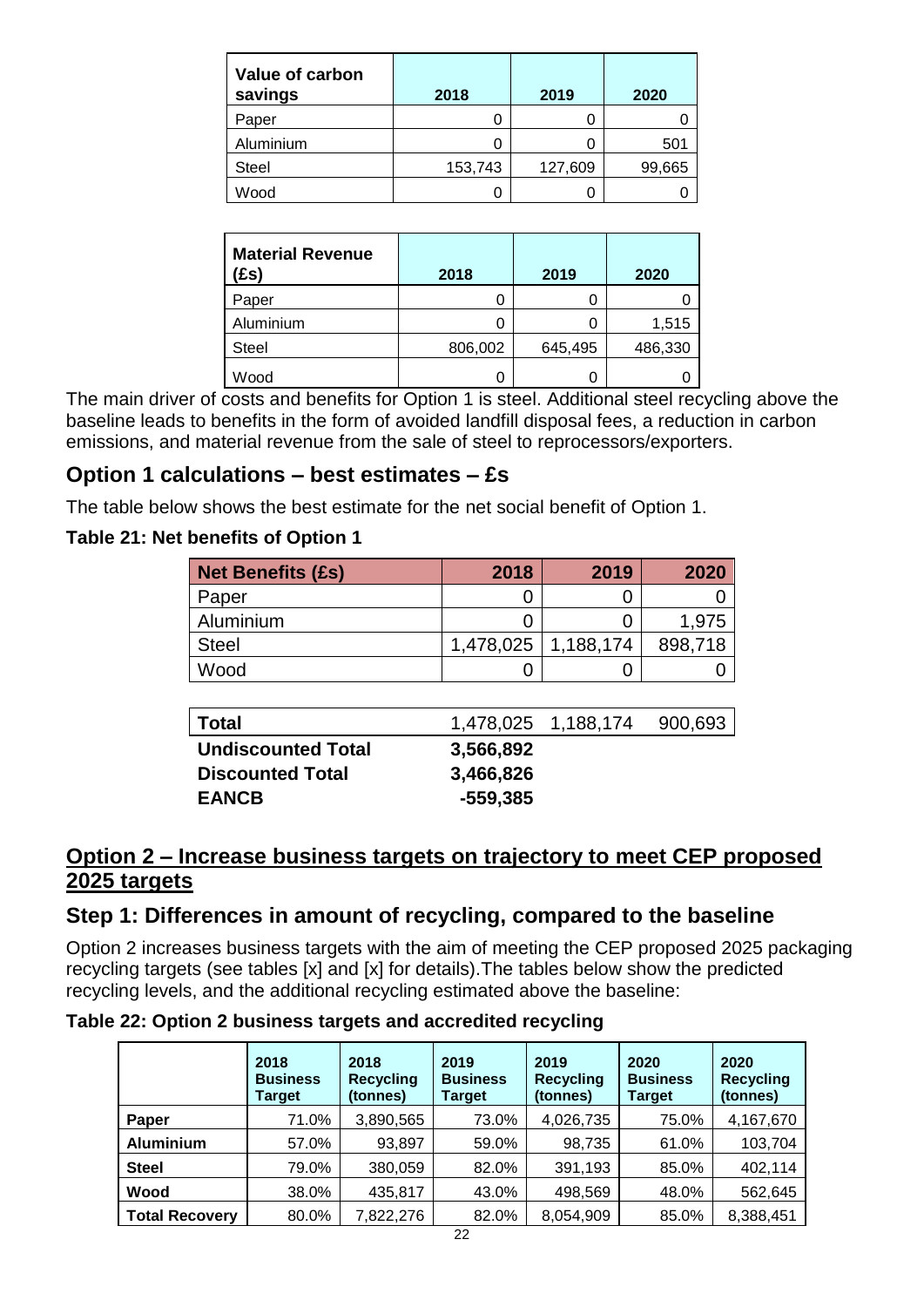| Total     |       |                |       |           |       |           |
|-----------|-------|----------------|-------|-----------|-------|-----------|
| Recycling | 73.6% | .889<br>7,431, | 75.4% | 7.705.999 | 78.2% | 7.986.130 |

### **Table 23: Option 2 additional recycling**

| <b>Additional recycling</b><br>tonnage relative to baseline | 2018   | 2019   | 2020    |
|-------------------------------------------------------------|--------|--------|---------|
| Paper                                                       |        |        |         |
| <b>Aluminium</b>                                            | 396    | 5,234  | 10,203  |
| <b>Steel</b>                                                | 29,785 | 40,919 | 51,840  |
| Wood                                                        |        | 56,069 | 120.145 |

As for Option 1, the above table is generated by comparing predicted accredited recycling for Option 2 with table [x].

**Paper:** Accredited paper recycling is predicted to be higher in all years than Option 1, due to increased overall recovery and recycling targets. Paper has historically been the cheapest source of PRNs, and hence increases in the overall recovery and recycling targets have led to increased paper recycling. We predict a 3.5% growth rate of accredited paper recycling on 2017 levels in Option 2, relative to a 2.5% growth rate in the baseline. However, the predicted increase is still low enough to be covered by previously unaccredited reprocessors becoming accredited (300kt in each year 2018-2020 – see table [x]). This implies that there will be no additional paper collection and reprocessing above the baseline.

**Aluminium:** Aluminium targets increase from their 2017 level at 2% per annum, which will lead to increased collection and recycling above the baseline.

**Steel:** Steel targets increase from their 2017 level at 3% per annum, which leads to a significant increase in estimated collection and reprocessing above the baseline.

**Wood:** Wood targets increase by 16% on 2017 in 2018, and 5% per annum subsequently. These increasing targets require a significantly increased tonnage of wood recycling in 2019 and 2020. Evidence suggests that this tonnage would likely be diverted from biomass, rather than being additionally collected.

# **Step 2: Costs of additional recycling**

The estimated costs of collection per tonne of material are applied to the differences between Option 2 recycling and baseline recycling (see table [x]).

**Table 24: Option 2 costs – sorting and collection**

| Sorting and collection<br>$\vert$ costs (£s) | 2018    | 2019      | 2020      |
|----------------------------------------------|---------|-----------|-----------|
| Paper                                        |         |           |           |
| Aluminium                                    | 36,324  | 480,223   | 936,050   |
| <b>Steel</b>                                 | 759,897 | 1,043,955 | 1,322,584 |
| Wood                                         |         |           |           |

Note that although there is additional wood recycling above the baseline, there are no sorting and collection costs associated with this. Evidence suggests that a larger proportion of wood packaging waste is being collected than being recycled – much of this goes to biomass – and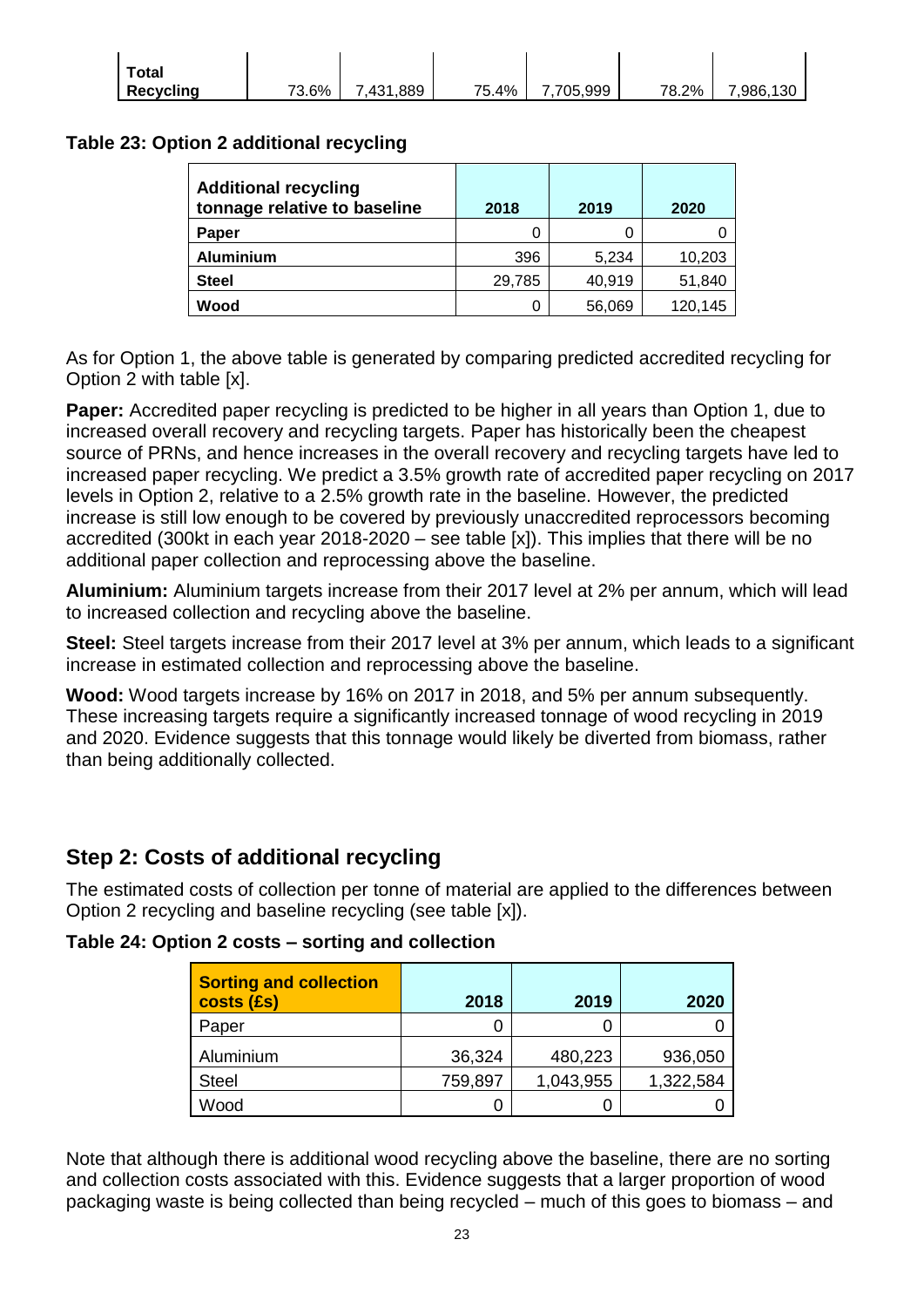that the most likely result of higher wood targets would be the diversion of some of this waste away from biomass and into mechanical reprocessing, rather than the *additional* collection of wood packaging.

# **Step 3: Benefits of additional recycling**

The estimated benefits per tonne of additional recycling are applied to the differences between Option 2 recycling and baseline recycling.

**Table 25: Option 2 benefits - avoided residual disposal costs, value of reduced carbon emissions, material revenue**

| <b>Avoided residual</b><br>disposal (£s) | 2018      | 2019      | 2020      |
|------------------------------------------|-----------|-----------|-----------|
| Paper                                    |           |           |           |
| Aluminium                                | 23,468    | 310,251   | 604,741   |
| <b>Steel</b>                             | 1,765,406 | 2,425,334 | 3,072,651 |
| Wood                                     | O         |           |           |

| Value of carbon saving<br>(£s) | 2018    | 2019      | 2020      |
|--------------------------------|---------|-----------|-----------|
| Paper                          |         |           |           |
| Aluminium                      | 76,061  | 1,023,572 | 2,030,933 |
| <b>Steel</b>                   | 298,276 | 424,692   | 557,750   |
| Wood                           | 0       | 1,361,720 | 2,961,963 |

| <b>Material Revenue (£s)</b> | 2018      | 2019         | 2020          |
|------------------------------|-----------|--------------|---------------|
| Paper                        |           |              |               |
| Aluminium                    | 244,558   | 3,233,154    | 6,302,061     |
| Steel                        | 1,563,715 | 2,148,249    | 2,721,612     |
| Wood                         | 0         | $-6,167,603$ | $-13,215,922$ |

For wood, we assess the costs and benefits per tonne diverted from biomass into mechanical reprocessing. There is a net benefit in terms of carbon emissions savings; however there is a large net cost in terms of material revenue, due to the low value of wood to reprocessors, and the comparatively higher value from sale to biomass.

# **Option 2 calculations – best estimates – £s**

### **Table 26: Net benefits of Option 2**

| <b>Net Benefits</b> | 2018      | 2019         | 2020          |
|---------------------|-----------|--------------|---------------|
| Paper               |           |              |               |
| Aluminium           | 307,763   | 4,086,754    | 8,001,684     |
| <b>Steel</b>        | 2,867,499 | 3,954,320    | 5,029,428     |
| Wood                |           | $-4,805,883$ | $-10,253,959$ |

| Total                     | 3,175,262 | 3,235,192 | 2,777,154 |
|---------------------------|-----------|-----------|-----------|
| <b>Undiscounted Total</b> | 9,187,608 |           |           |
| <b>Discounted Total</b>   | 8,893,554 |           |           |
| <b>EANCB</b>              | -112,494  |           |           |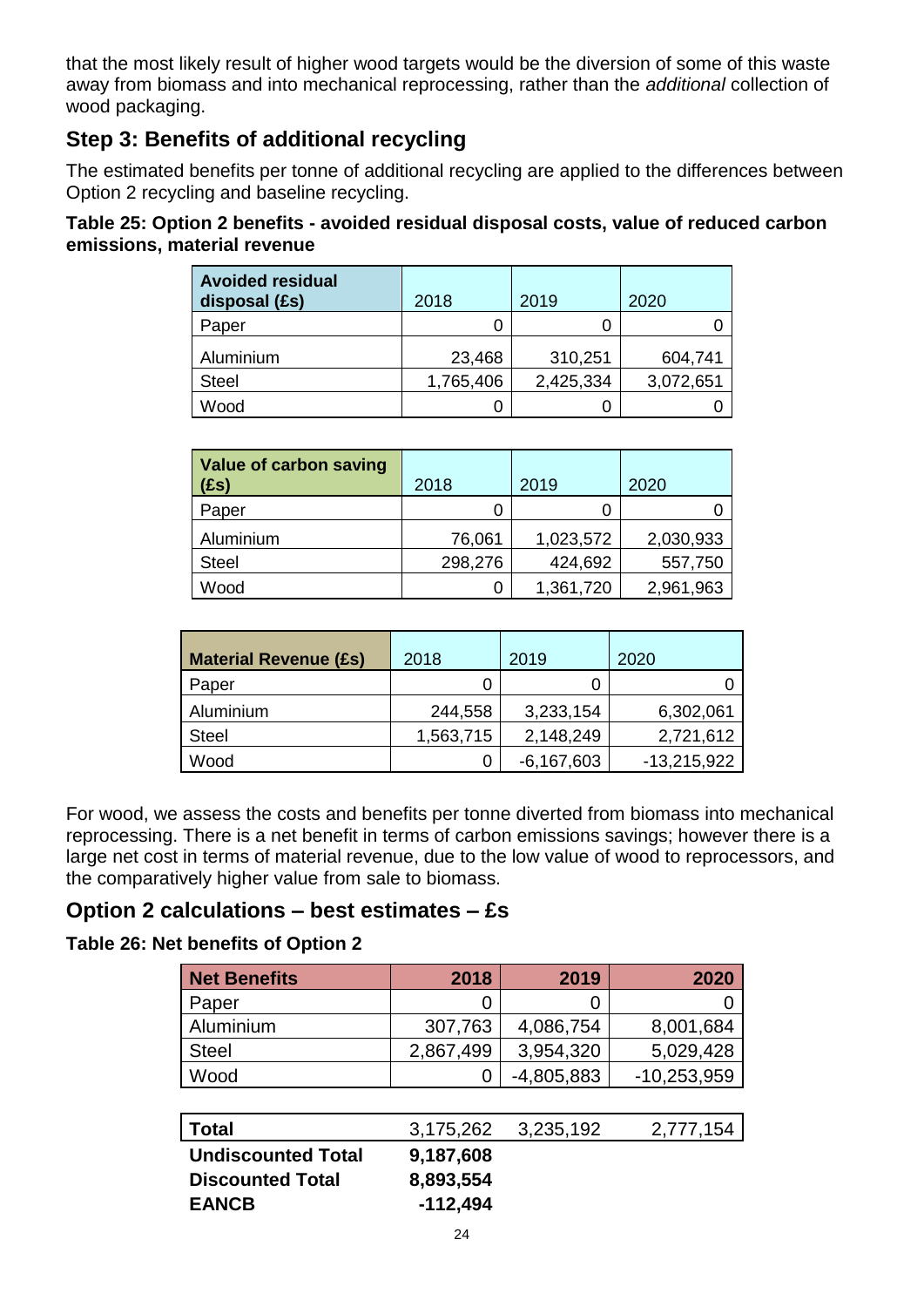The increased NPV of Option 2 is driven mainly by the large per tonne benefits of diverting aluminium from landfill to recycling. The value of avoided carbon emissions from recycling aluminium rather than landfilling it is significant; in addition aluminium packaging has a high market value to reprocessors. Additional steel reprocessing also has a positive net marginal benefit and contributes to the increased NPV; however the marginal benefit from additional steel reprocessing is an order of magnitude lower than that of aluminium. The net loss of pushing wood from biomass into reprocessing reduces the overall benefits of this option.

# **Option 3: Targets set at estimated social optimal trajectory**

# **Step 1: Differences in amount of recycling, compared to the baseline**

Option 3 considers the marginal costs and benefits of obligated an additional tonne of recycling per material, and sets business targets to maximise social net benefits. There are clear benefits to incentivising additional aluminium, and (to a lesser extent) steel packaging collection and recycling due to the high carbon emissions savings and high material revenue generated from recycling these materials. The case is less clear for paper and wood packaging, however. For paper, while there is a marginal net social benefit of collecting and reprocessing an additional tonne, it is an order or magnitude smaller than that for steel and aluminium. For wood, there is a marginal net social cost of diverting additional tonnes from biomass and into reprocessing. Therefore Option 3 proposes high and increasing targets for aluminium and steel, but lower targets for wood and paper relative to Option 2.

|                        | 2018<br><b>Business</b><br>Target | 2018<br><b>Recycling</b><br>(tonnes) | 2019<br><b>Business</b><br>Target | 2019<br><b>Recycling</b><br>(tonnes) | 2020<br><b>Business</b><br>Target | 2020<br><b>Recycling</b><br>(tonnes) |
|------------------------|-----------------------------------|--------------------------------------|-----------------------------------|--------------------------------------|-----------------------------------|--------------------------------------|
| Paper                  | 70.0%                             | 3,890,565                            | 71.0%                             | 4,026,735                            | 72.0%                             | 4,167,670                            |
| <b>Aluminium</b>       | 58.0%                             | 95,544                               | 61.0%                             | 102,082                              | 64.0%                             | 108,804                              |
| <b>Steel</b>           | 78.0%                             | 375,248                              | 80.0%                             | 381,652                              | 82.0%                             | 387,922                              |
| Wood                   | 25.0%                             | 292,500                              | 28.0%                             | 324,650                              | 31.0%                             | 363,375                              |
| <b>Total Recovery</b>  | 80.0%                             | 7,822,276                            | 81.0%                             | 7,956,679                            | 82.0%                             | 8,092,388                            |
| <b>Total Recycling</b> | 73.6%                             | 7,285,408                            | 74.5%                             | 7,525,886                            | 75.4%                             | 7,777,768                            |

**Table 27: Option 3 business targets and accredited recycling**

### **Table 28: Option 3 additional recycling**

| <b>Additional recycling</b><br>tonnage relative to baseline | 2018   | 2019   | 2020   |
|-------------------------------------------------------------|--------|--------|--------|
| Paper                                                       |        |        |        |
| <b>Aluminium</b>                                            | 2,043  | 8,581  | 15,303 |
| <b>Steel</b>                                                | 24,974 | 31,378 | 37,648 |
| Wood                                                        |        |        |        |

As for previous options, while accredited paper recycling is predicted to increase between 2018- 2020, this increase is expected to come from unaccredited reprocessors becoming accredited, rather than from increased collection. The same is true for wood recycling.

The increasing targets for aluminium and steel result in significantly higher tonnages of collection and reprocessing above the baseline.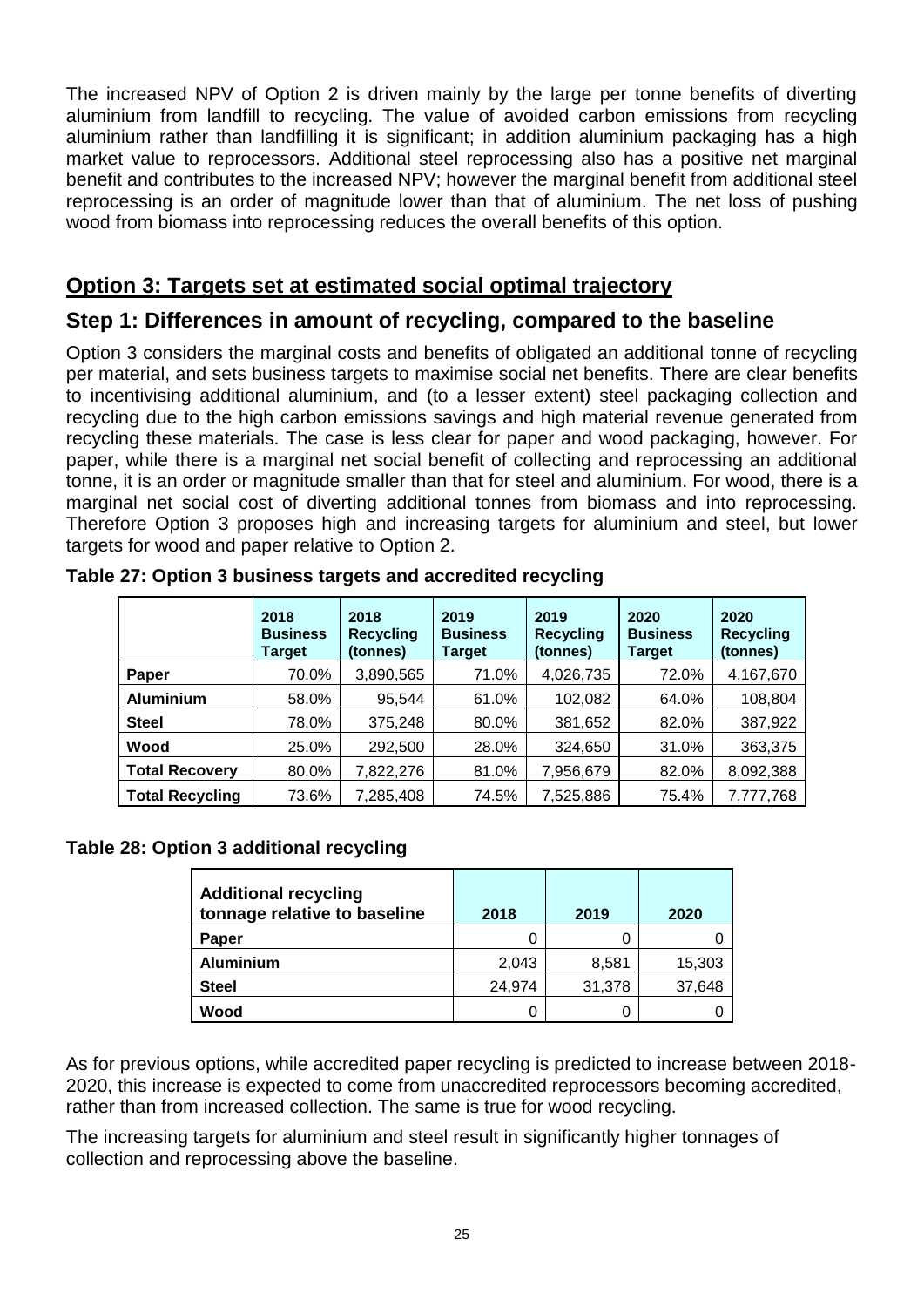# **Step 2: Costs of additional recycling**

|  | Table 29: Option 1 costs – sorting and collection |
|--|---------------------------------------------------|
|--|---------------------------------------------------|

| <b>Sorting and collection</b><br>costs (£s) | 2018    | 2019    | 2020      |
|---------------------------------------------|---------|---------|-----------|
| Paper                                       | 0       |         |           |
| <b>Aluminium</b>                            | 187,657 | 787,285 | 1,403,960 |
| <b>Steel</b>                                | 637,158 | 800,530 | 960,501   |
| Wood                                        | 0       |         |           |

Significant increased collection and sorting of aluminium and steel drives up sorting and collection costs in Option 3.

# **Step 3: Benefits of additional recycling**

**Table 30: Option 3 benefits – avoided residual disposal costs, value of reduced carbon emissions, material revenue.**

| <b>Avoided residual</b><br>disposal (£s) | 2018      | 2019      | 2020      |
|------------------------------------------|-----------|-----------|-----------|
| Paper                                    |           |           |           |
| Aluminium                                | 121,102   | 508,627   | 907,033   |
| <b>Steel</b>                             | 2,026,607 | 2,406,156 | 2,777,803 |
| Wood                                     |           |           |           |

| Value of carbon<br>saving (£s) | 2018    | 2019      | 2020      |
|--------------------------------|---------|-----------|-----------|
| Paper                          | 0       | U         |           |
| Aluminium                      | 392,519 | 1,678,060 | 3,046,148 |
| <b>Steel</b>                   | 250,098 | 325,665   | 405,055   |
| Wood                           | 0       |           |           |

| <b>Material Revenue</b><br>(£s) | 2018      | 2019      | 2020      |
|---------------------------------|-----------|-----------|-----------|
| Paper                           |           |           |           |
| Aluminium                       | 1,262,061 | 5,300,484 | 9,452,314 |
| <b>Steel</b>                    | 1,311,144 | 1,647,331 | 1,976,518 |
| Wood                            |           |           |           |

The high marginal social benefit of collecting and recycling additional aluminium drives the benefits of Option 3. The largest proportion of the benefits is estimated to come from carbon savings and material revenue from increased aluminium recycling.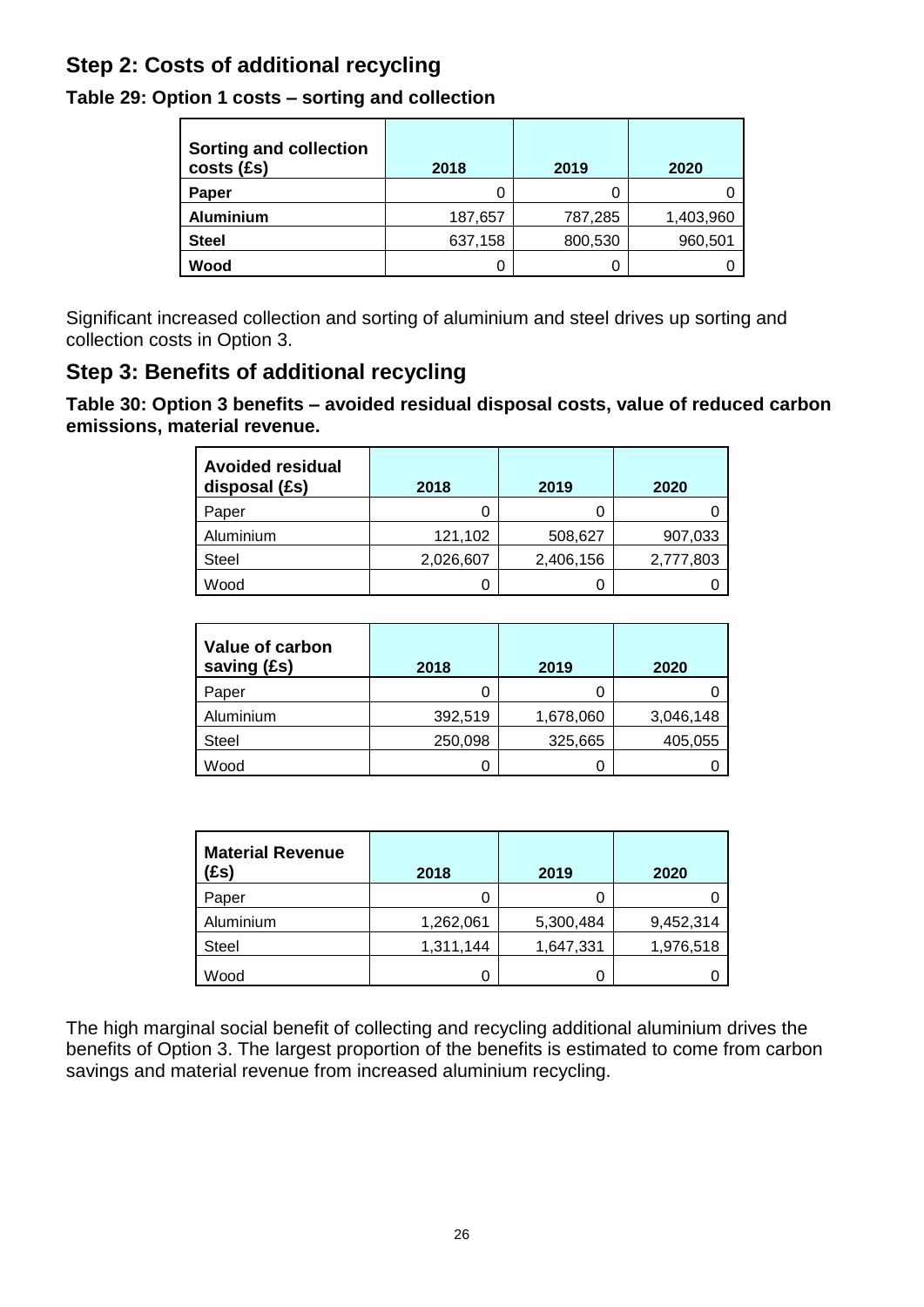# **Option 3 calculations – best estimates – all in £ millions**

**Table 31: Net benefits of Option 3**

| <b>Net Benefits</b>           | 2018         | 2019                | 2020       |
|-------------------------------|--------------|---------------------|------------|
| Paper                         |              | 0                   |            |
| Aluminium                     | 1,588,231    | 6,699,890           | 12,001,539 |
| <b>Steel</b>                  | 2,404,341    | 3,032,272           | 3,652,525  |
| Wood                          |              | O                   |            |
|                               |              |                     |            |
| <b>Total</b>                  |              | 3,992,573 9,732,161 | 15,654,064 |
| <b>Undiscounted Total</b>     | 29,378,798   |                     |            |
| <b>Discounted Total</b>       | 28,008,863   |                     |            |
| <b>EANCB</b>                  | $-4,012,273$ |                     |            |
| the direct impact on business |              |                     |            |

# **Calculating the direct impact on business**

This Impact Assessment uses the same methodology as the 2012 Impact Assessment for calculating the direct impact on business. We have assumed the relevant tonnes of recycling is the commercial and industrial (C&I) collection stream. The C&I stream is dealt with by businesses at all points in the chain, which suggests the overall net benefit or cost for this stream must all fall on business. Household recycling is dealt with by Local Authorities – collection authorities or disposal authorities. A proportion of net benefits from LA waste will also accrue to business, where waste is taken to materials recycling facilities. However, it is difficult to estimate the proportion of net benefit which would accrue to business, and therefore this analysis assumes only C&I waste. This means the estimate of benefits to business of material revenue may be an underestimate.

To calculate the direct impact on business, we use data on the proportion of costs and benefits that fall to Local Authorities and commercial waste operators respectively. Additional waste collected from households is assumed to affect Local Authority collection services, i.e. no direct impact on business. This applies to both costs and benefits: sorting and collection costs; avoided residual disposal costs, and material revenues. We use the HH and C&I splits from the 2012 Packaging Impact Assessment:

|                  | <b>HH</b> stream | <b>C&amp;I stream</b> |
|------------------|------------------|-----------------------|
| <b>Aluminium</b> | 45%              | 55%                   |
| <b>Steel</b>     | 45%              | 55%                   |
| Paper/card       | 54%              | 46%                   |
| Wood             | 45%              | 55%                   |

# **Table 32: Household and C&I splits**

Carbon benefits do not apply directly to business and are excluded from the EANCB calculation. The resulting EANCB figures, by option, are:

# **Table 33: EANCB**

| <b>Option</b> | EANCB (£m) |
|---------------|------------|
| Option 1      | $-0.56$    |
| Option 2      | $-0.11$    |
| Option 3      | $-4.01$    |

Note: a negative figure for EANCB denotes a benefit to businesses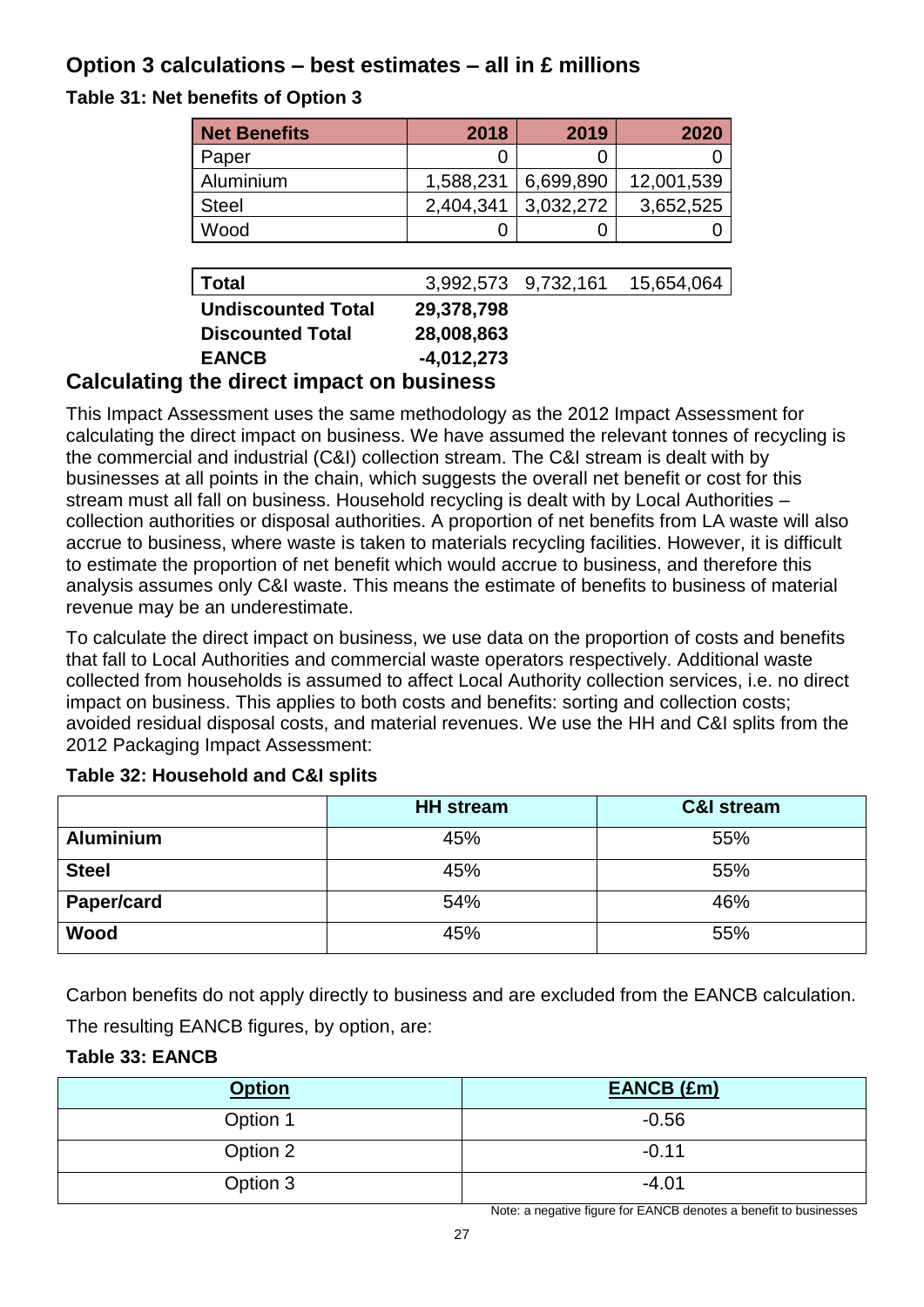# **Sensitivity Analysis**

The results of this analysis are sensitive to several assumptions, particularly material price assumptions and carbon price assumptions.

We calculate low and high NPVs and EANCBs based on high and low material price and carbon price scenarios.

Material prices are difficult to forecast as they depend on multiple interrelated variables. However, historical data suggests that these prices are relatively stable over a short time scale (3 years in this case), and so we use the latest price estimates, and simply calculate high and low scenarios based on a 10% confidence interval around these central estimates. High and low material price estimates are shown in table [x].

The Government publishes forecasts for traded and non-traded carbon prices, as well as high and low scenario estimates. These high and low scenarios are used in this analysis. High and low carbon price estimates are shown in table [x].

Based on the high and low scenario assumptions, we estimate the following NPV ranges for the three options:

- **Option 1: £3.00m – 5.33m; central estimate: £3.57m**
- **Option 2: £1.63m – 21.79m; central estimate: £8.89m**
- **Option 3: £22.24m - £39.12m; central estimate: £22.34m.**

# **SPECIFIC IMPACT TESTS**

# **Small firms impact tests**

Businesses that do not simultaneously satisfy the two threshold tests in the Regulations (i.e. an annual turnover in excess of £2m and handle more than 50t of packaging) are excluded from the producer responsibility obligations in the Regulations. The proposed changes do no directly affect small businesses below these thresholds, though they may incur indirect costs through changes to costs in the supply chain.

# **Competition**

The proposed target scenarios will affect the recovery and recycling obligations of businesses in the UK. The costs incurred under any new targets (in the same way as for existing targets) will vary between businesses, since the costs are related to the amount and type of packaging the business handles.

The Government does not expect the proposals to affect the current market structure or change the number or size of firms. New businesses will not face higher charges than existing companies and the proposals should not restrict businesses' choice of products. The Government is not aware of the industry being characterised by technological change that would radically alter the state of the market.

The Government has examined competition in the recycling market, material specific markets (e.g. paper, wood, aluminium, steel), and the end user market (e.g. the market for reprocessed aluminium). In general, the Government has been unable to identify markets where there are serious competition concerns. Competition in the recycling market is unlikely to be adversely affected as a result of adopting any of the proposed options and related targets.